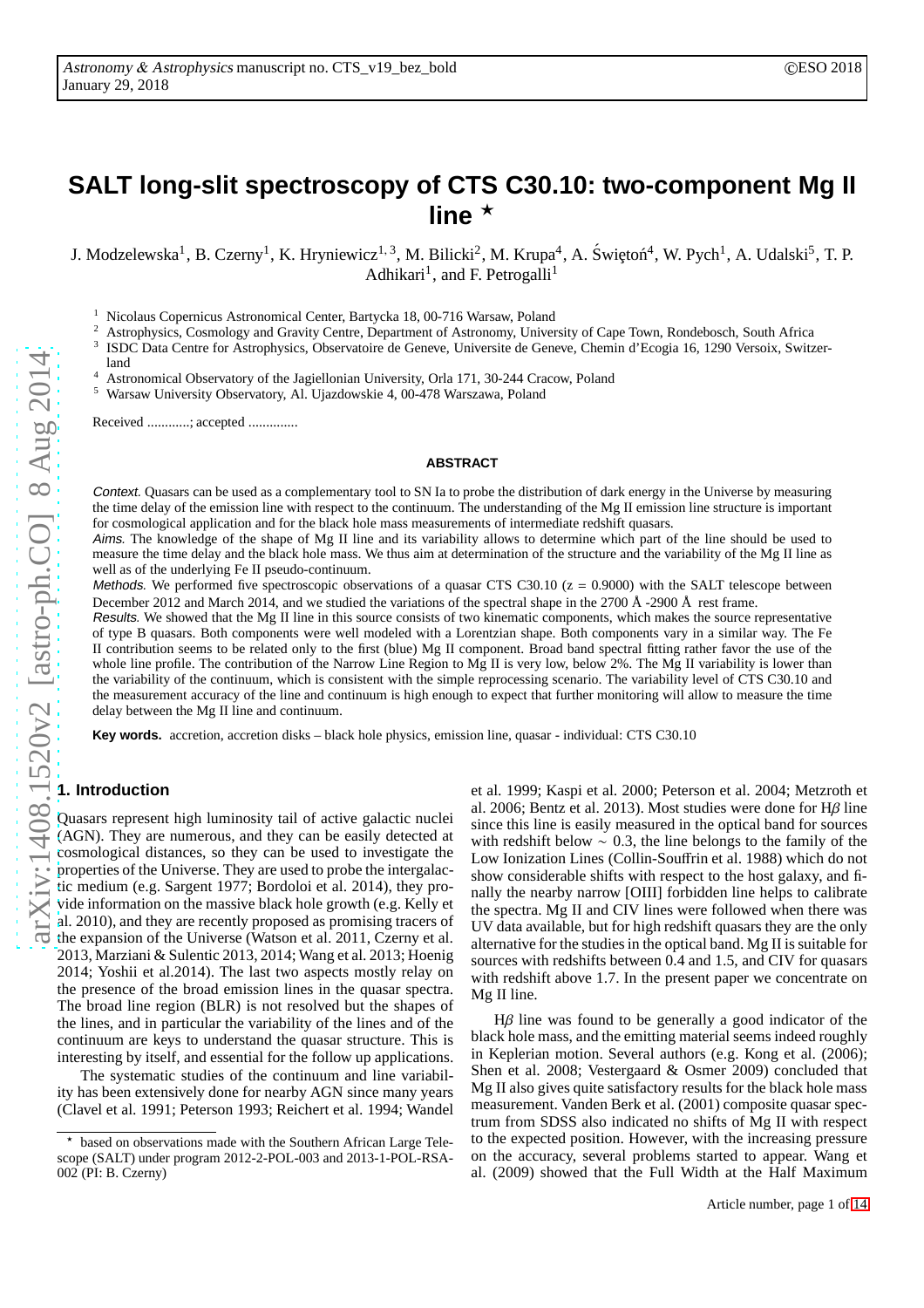(FWHM) of Mg II in many sources is lower by  $\sim$  20 % than FWHM of Hβ. Relations between the two lines can be thus found but with a considerable scatter (Shen & Liu 2012; Trakhtenbrot & Netzer 2012). Marziani et al. (2013ab) analyzed 680 quasars from Sloan Digital Sly Survey (SDSS) with both lines visible in their spectra and concluded that, overall, Mg II is a good black hole mass indicator if carefully used. They analyzed the results following the quasar division of Sulentic et al. (2007) into two classes. For type A sources, with FWHM of  $H\beta$  below 4000 km s<sup>-1</sup>, the Mg II line is simply narrower than H $\beta$  by 20 %. The line is well fit by a single Lorentzian. We found the same single Lorentzian shape in excellent SALT spectrum of LBQS 2113-4538 which also belongs to this class. However, for type B sources (with FWHM of  $H\beta$  above 4000 kms<sup>-1</sup> the Mg<sup>T</sup>II line consists of two components, with a nearly unshifted broad component and redshifted very broad component (Marziani et al. 2009, Marziani et al. 2013b). Marziani et al. (2013b) suggest that only the broad component should be used for black hole mass determination.

The results of Marziani et al. (2013a,b) were based on the analysis of the composite spectra since a single SDSS spectrum has too low signal-to-noise ratio to perform a multicomponent fit reliably. With SALT data, we can do such a decomposition for bright sources. The object CTS C30.10 discussed in this paper is of type B class and requires such complex approach.

# **2. Observations**

CTS C30.10 is one of the quasars found in the Calan-Tololo Survey aimed to identify new bright quasars in the southern part of the sky. The source is located at  $RA = 04h47m19.9s$ , DEC = -45d37m38s. The quasar nature of the source was confirmed using the slit spectroscopy (Maza et al. 1993). The source is relatively bright for an intermediate redshift quasar ( $z = 0.910$ , V = [1](#page-1-0)7.2, as given in  $NED<sup>1</sup>$ ) so we selected it for a detailed study of the Mg II line, together with LBQS 2113-4538 (Hryniewicz et al. 2014).

# 2.1. Spectroscopy

We observed the quasar CTS C30.10 with the use of the Robert Stobie Spectrograph (RSS; Burgh et al. 2003, Kobulnicky et al. 2003; Smith et al. 2006) on the Southern African Large Telescope (SALT) in the service mode. The observations were made on the nights of Dec 6/7 in 2012 and January 21/22, March 20/21 and August 4/5 2013, and March 5/6 in 2014. Every observation consisted of two 739 second exposures in a long slit mode, with the slit width of 2", an exposure of the calibration lamp, and several flat-field images. As for LBQS 2113-4538, we used RSS PG1300 grating, corresponding to the spectral resolution of  $R = 1047$  at 5500 Å. We used the blue PC04600 filter for the order blocking.

The nights were photometric, without intervening clouds. Observations 1,2, 3 and 5 were performed in grey moon conditions, and observation 4 in the dark moon conditions. The seeing was good in observation 4 (∼ 1.4) and somewhat worse in the previous three data sets ( $\sim$  1.5 − 2.4) as well as in the last observation ( $\sim$  1.9).

The basic data reduction was done by SALT staff using a semi-automated pipeline from the SALT PyRAF package<sup>[2](#page-1-1)</sup> (see

Crawford et al. 2010). Further steps, including flat-field correc-tion were done by us with the help of IRAF package<sup>[3](#page-1-2)</sup>. Two consecutive exposures were combined to increase the signal-tonoise ratio and to remove the cosmic ray effects. After proper wavelength calibration, we extracted one-dimensional spectra using noao.twodspec package within IRAF.

Since SALT telescope has considerable problems with vigneting that affects the broad band spectral shape, we used SALT observations of the spectroscopic standards. A number of stars with well calibrated spectra available at ESO were observed by SALT with similar telescope setup as used in our quasar observations. We finally selected the star LTT1020, which was observed with SALT on Oct. 3, 2012, with the instrumental setup PG1300/23.375 (spectrum P201210130322). This is a relatively bright G-type star ( $V = 11.52$ ) not showing any significant absorption lines in the 5000 - 5600 Å band. The ESO spectrum for this star was downloaded from the ESO website<sup>[4](#page-1-3)</sup>. We obtained the ratio of the star spectrum from SALT to the calibrated star spectrum from ESO in the 5000 - 5700 Å wavelength range. In next step we normalized this ratio to 1 in the middle of the interesting wavelength range, and we fit this ratio with a quadratic function. The derived analytical formula was treated as a telescope response for the five SALT spectra of quasar CTS C30.10. The same correction was used for all spectra. The method allowed us to obtain the correct shape of the spectra but not the absolute calibration. However, this already allows for the determination of the emission lines in the individual spectra. At that stage the spectra were ready for further analysis. We neglected the instrumental broadening since we showed before (Hryniewicz et al. 2014) that it is unimportant for SALT quasar emission lines.

The effect of the Galactic extinction was removed although the extinction in the direction of CTS C30.10 is very low  $(A_\lambda =$ 0.038, 0.029, and 0.023 in the B,V and R bands; Schlafly & Finkbeiner 2011 after NED).

We neglected the intrinsic absorption as there is no clear signature of such an extinction in the spectra. We also neglected a possible host galaxy contribution as it is not likely to be important at such short wavelengths.

## 2.2. Photometry

The spectroscopic observations of CTS C30.10 were supplemented with the photometric data. Photometry was collected as a sub-project of the OGLE-IV survey with the 1.3-m Warsaw Telescope and 32 CCD mosaic camera, located at the Las Campanas Observatory, Chile. CTS C30.10 was monitored approximately every two weeks between September 2012 and March 2014 in the V-band with the exposure time set to 240 seconds. Collected images were reduced using the standard OGLE photometry pipeline (Udalski 2003). Accuracy of single measurement of CTS C30.10 was better than 0.01 mag. OGLE observations reveal long term photometric changes of CTS C30.10 in the time scale of an order of a year. Stability of the zero point of the photometry was verified by checking several nearby constant stars. OGLE light curve of CTS C30.10 is presented in Fig. [1](#page-2-0) (two upper panels).

We supplemented these short data set with much longer but less accurate photometry from Catalina survey (Catalina RTS;

<span id="page-1-0"></span><sup>&</sup>lt;sup>1</sup> NASA/IPAC Extragalactic Database (NED) is operated by the Jet Propulsion Laboratory, California Institute of Technology

<span id="page-1-1"></span><sup>2</sup> http://pysalt.salt.ac.za

<span id="page-1-2"></span><sup>3</sup> IRAF is distributed by the National Optical Astronomy Observatories, which are operated by the Association of Universities for Research in Astronomy, Inc., under cooperative agreement with the NSF.

<span id="page-1-3"></span><sup>4</sup> ftp://ftp.eso.org/pub/stecf/standards/ctiostan/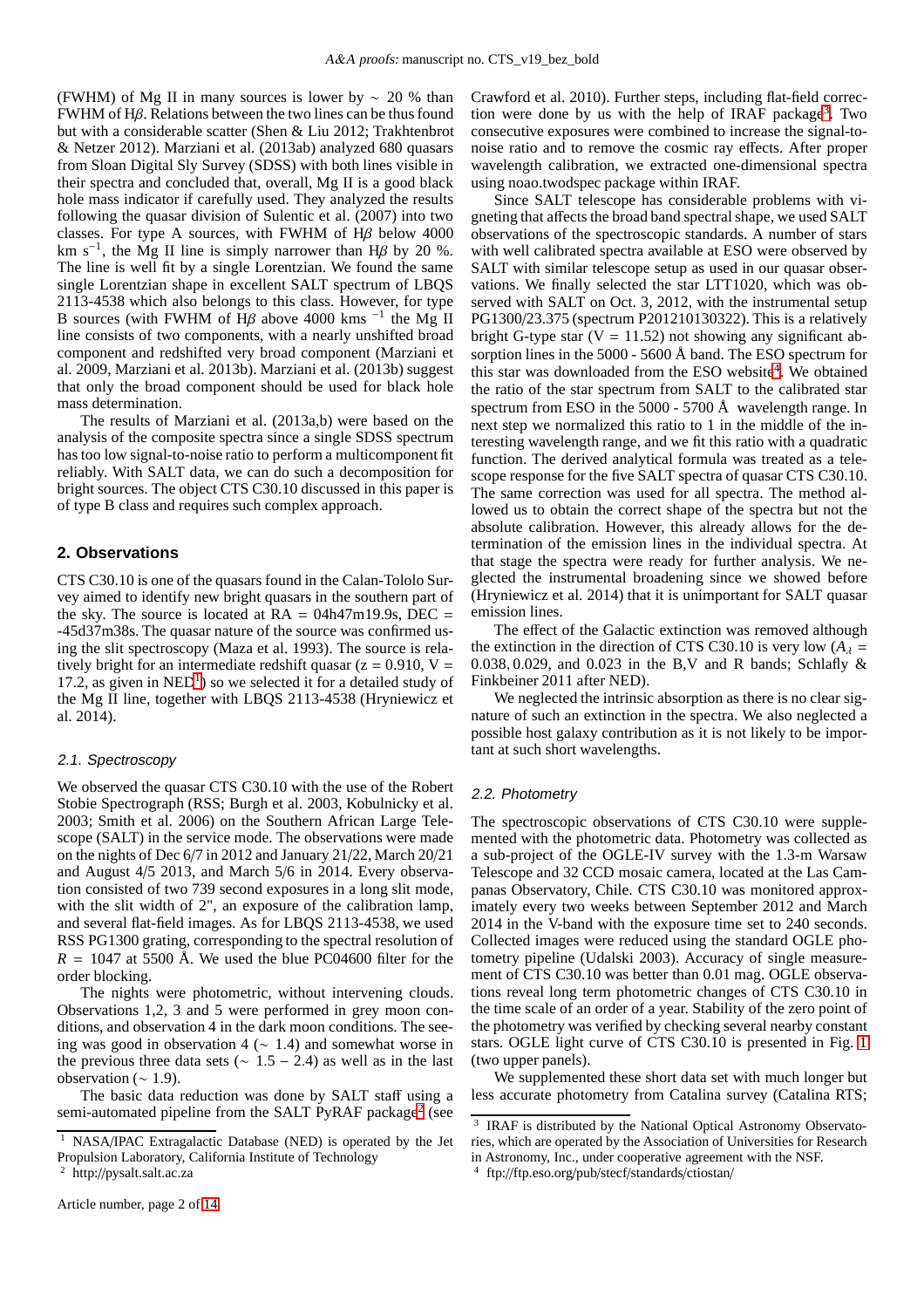Drake et al. 2009) which covers the last 8 years. The observed trends are shown in the lower panel of Fig. [1.](#page-2-0) Overall, the CATALINA lightcurve is consistent with high quality OGLE data. There is one strange outlier, well below the other data points. If real, it would imply a flux change by a factor 2 in 16 seconds which we consider unlikely. The CATALINA position of the source in this particular measurement is strangely shifted by 0.5 arc sec so probably the source was at the edge of the field of view of the instrument.

#### 2.3. Broad-band spectrum

For the purpose of insight into the broad band spectral shape we also collected the data through the ASDC Sky Explorer/SED Builder web interface<sup>[5](#page-2-1)</sup> and GALEX View<sup>[6](#page-2-2)</sup>. Photometric points originate from the following data products: WISE (Wright et al. 2010), 2MASS (Skrutskie et al. 2006), USNO A2.0, USNO B1, GALEX (Martin et al. 2005) and RASS (Voges et al. 1999). The data points were dereddened assuming  $E(B - V) = 0.009$  from NED and applying the extinction curve of Cardelli et al. (1989) for a standard value of  $R_V = 3.1$ . Those points are multi-epoch data.

The broad band spectrum is shown in Fig. [2.](#page-3-0) This spectrum is based on observations derived in the time span of several years so it is not surprising that some points depart from the overallshape. If more data points were available at a given wavelength, like in the V band, we averaged them to show more clearly CTS C30.10 spectral energy density (SED). The optical/UV/X-ray part of the spectrum is well represented by a simple approximation to a disk plus X-ray power law shape in the form of

<span id="page-2-3"></span>
$$
F_{\nu} = A\nu^{\alpha_{uv}} \exp(-h\nu/kT_{BB}) \exp(-kT_{IR}/h\nu) + B(\alpha_{ox})\nu^{\alpha_x}
$$
 (1)

with the following values of the parameters:  $T_{BB} = 4.8 \times 10^4 K$ ,  $\alpha_{uv} = 0.95, \alpha_x = -1, \alpha_{ox} = -1.55$ . The choice of  $\alpha_x = -1$  was arbitrary but consistent with the broad band composite shape (Laor et al. 1997a; Elvis et al. 2012). This fit, with appropriate proportionality constants A and B, is shown in Fig. [2](#page-3-0) with a dashed line. It represents the contribution of an accretion disk and X-ray compact source to the total spectrum. The value of *TBB* is moderate and hints for a moderate Eddington ratio in the quasar. The point based on the USNO catalog (B band) is much above the expected trend. This catalog is based on very old Palomar Observatory Sky Survey plates. Therefore, two effects could be responsible for the shift: either the measurement accuracy is lower than the provided errorbar, or quasar variability over the years could account for that. We do not have the precise date of that observation but the measurement is much older than most of the other SED points.

# **3. Model**

We aim to model the spectrum in the relatively narrow band, between 2700 Å and 2900 Å rest frame, so we assume that the spectrum consists of three components: power-law continuum, Fe II pseudo-continuum, and Mg II line. The line has apparently much more complex shape than the single-Lorentzian shape found for LBQS 2113–4538 so we allow for two separate kinematic components in the line itself, represented either as Lorentzians or as Gaussians. As an alternative, we also consider a single component in emission and a second component



<span id="page-2-0"></span>**Fig. 1.** The V-band light curve of CTS C30.10 (middle panel) and one of the comparison star (upper panel) from OGLE monitoring, with times of spectroscopic measurements shown with vertical lines; lower panel shows the Catalina lightcurve together with the OGLE lightcurve.

in absorption. Each of the kinematic components is modeled either as a single line emitted at 2800  $\AA$  or as a doublet (2796.35, 2803.53; Morton 1991). The doublet ratio is usually fixed at 1:1 but we also check the sensitivity of the solution to this assumption and search for the best-fit ratio. We also vary the redshift of the object since the previously collected data used for redshift determination was not of high quality (Maza et al. 1993).

The Fe II UV pseudo-continuum is modeled by a choice of theoretical and observational templates. We test classical observational template of the Vestergaard & Wilkes (2001) and Tsuzuki et al. (2006) based on I Zw 1. Theoretical templates were taken from Bruhweiler and Verner (2008), each of the templates calculated for different value of the density, turbulent ve-

<sup>5</sup> http://tools.asdc.asi.it/

<span id="page-2-2"></span><span id="page-2-1"></span><sup>6</sup> http://galex.stsci.edu/GalexView/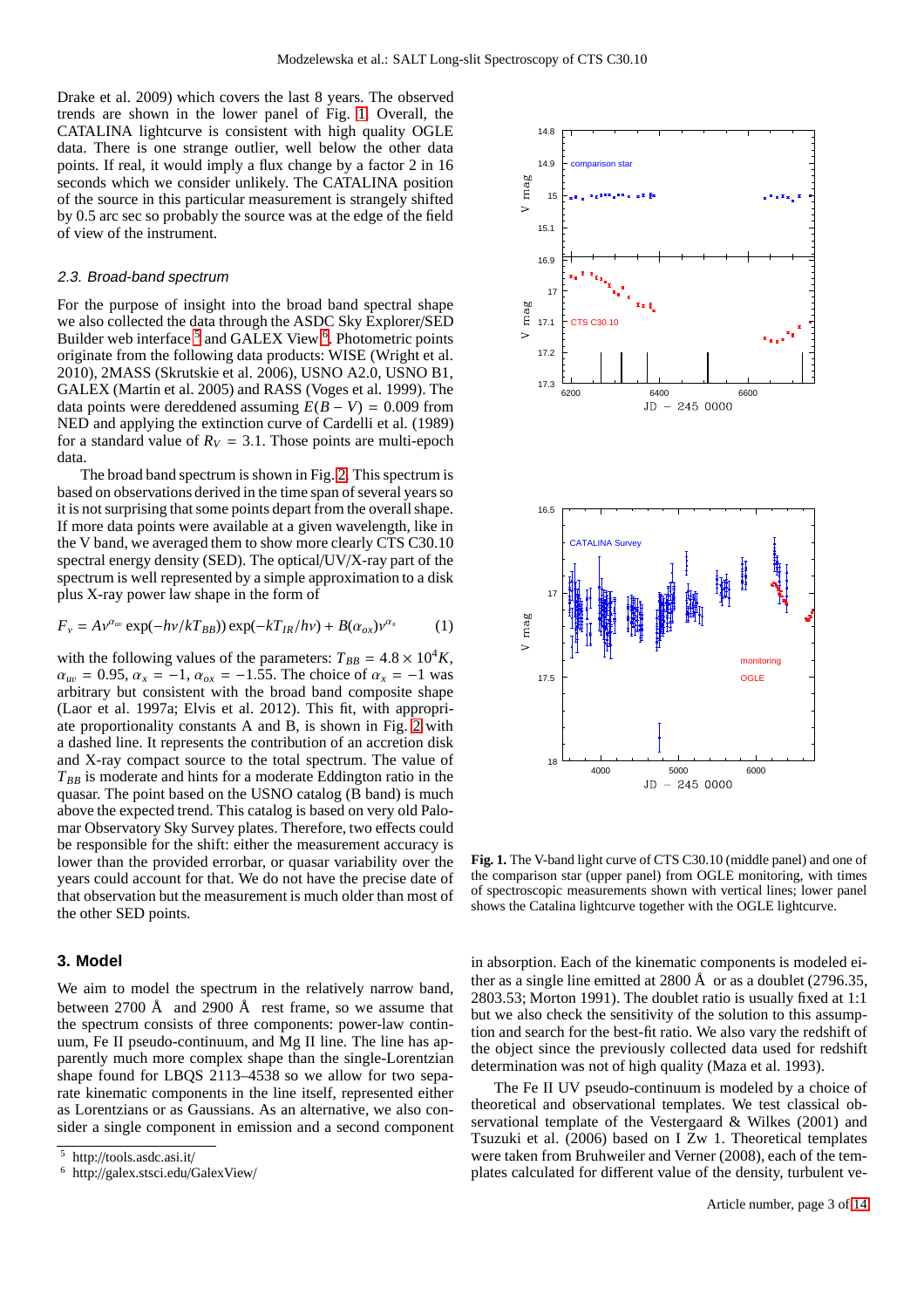

<span id="page-3-0"></span>**Fig. 2.** The time-averaged broad band spectrum of CTS C30.10, together with the parametric fit based on Eq. [1;](#page-2-3) The IR contribution comes from the circumnuclear dust and the host galaxy.

locity, and ionization parameter Φ. Finally, we used the observational template derived by Hryniewicz et al. (2014) as a byproduct of the analysis of the LBQS 2113-4538. We allow for Fe II broadening as well as for the shift with respect to Mg II since Fe II was suggested to come from infalling material (Ferland et al. 2009).

# **4. Results**

We analyze five spectra of the quasar CTS C30.10 obtained with the SALT telescope between December 2012 and March 2014. Spectra are analyzed separately since the photometric lightcurve shows systematic decrease of the source luminosity between December 2012 and January 2014, later replaced by a brightening trend so we search for the corresponding variability in the spectral shape. Using the photometry, we also attempt to calibrate the spectra properly and to obtain the rms spectrum for our source. We model in detail the relatively narrow spectral range,  $2700$  -2900 Å in the rest frame of the object since broader band data from SALT cannot be calibrated in a reliable way. Narrow band spectral fitting, however, is enough to have an insight into the structure of the Mg II line and its time variability.

#### 4.1. Separate spectra

All spectra have high signal-to-noise ratio, in the range of 30 to 50, with the 579 pixels covering the 2700 - 2900 Å rest frame band. All five spectra are clearly asymetric in the Mg II region. This is frequently seen in the quasar Mg II line shape spectra (e.g. Vestergaard & Wilkes 2001, Dietrich et al. 2002, Woo 2008), and may be interpreted as multi-component nature of emission. In particular, two-component fits to Mg II line were used by Dietrich et al. (2003), and the distinction between the Broad Line Region and the Very Broad Line Region is done at the basis of such analysis. Shen et al. (2011) in their analysis of the quasar properties from SDSS DR7 used a single Gaussian to represent the contribution from the Narrow Line Region, and one to three Gaussians to describe the broad line, while Hu et al. (2008) and Wang et al. (2009) used five-parameter Gauss–Hermite series for the broad component. So we first follow this general interpretation and study pure emission model of the chosen spectral region. However, we fit the continuum, Fe II pseudo-continuum, and the Mg II line at the same time.

The contribution from the Fe II pseudo-continuum may in principle be responsible for the apparent Mg II asymmetry. This was the case for the previously studied quasar LBOS 2112-4538 (Hryniewicz et al. 2014), which belongs to type A sources. To check whether CTS C30.10 can be also modeled with only a single component we used several Fe II templates but for all of them the Mg II was much better represented when two kinematic components for the line were used, and the difference in  $\chi^2$  between single kinematic component and two kinematic components was very large. We give just one example of a single component fit for each observation in Table [1](#page-12-0) to illustrate this effect. The doublet nature of the two components is not directly visible in the spectra so we used the solutions with a doublet ratio 1:1 as a default. Any change of that ratio does not improve a single component fit considerably.

We thus consider two-component fits for Mg II, with both components in emission or one in emission, and one in absorption. In both cases, again we use a 1:1 doublet description of each of the kinematic components as a default.

## <span id="page-3-1"></span>4.1.1. Two Mg II components in emission

We consider two kinematic components for the emission of Mg II, described either as Gaussians or Lorentzians. However, we described the underlying Fe II emission as a single kinematic component. Fe II component was assumed to have the same redshift as the first (blue) Mg II component, and the best fits in almost all cases were obtained for redshift 0.9000, with the accuracy of the redshift measurement of 0.0004. This redshift, centered at the first component, is clearly lower than  $z = 0.910$ determined by Maza et al. (1993). The shift of the second component was a free parameter of the model.

The best fits were obtained always for a two-Lorentzian model of the Mg II shape. Fits based on two Gaussians have  $\chi^2$  much higher than two Lorentzian fits, as we illustrate in Table [1](#page-12-0) for a few cases. We thus further constrain our discussion to the two Lorentzian case. The fits depend to some extent on the choice of the Fe II template. In each observation another template gives the best fit. However, for each observation a number of templates give acceptable results within 1 sigma error. The values of the EW for Mg II and Fe II depend to some extent on the template, although not much for templates giving the smallest  $\chi^2$  values.

In order to study the time-dependence of the parameters it is better to select a fixed Fe II template. The template 13 (theoretical template d12-m20-20-5 of Bruhweiler & Verner 2008), with the Gaussian broadening, for a half-width of 900 km s<sup>-1</sup> is always in the group of acceptable templates for all five observations so we consider this template as the best. We thus show in Table [2](#page-4-0) fits for this choice of the Fe II for all five observations, including the parameter errors. These fits to the five spectra are shown in Fig. [3.](#page-10-0)

The source shows significant evolution. The total equivalent width (EW) of Mg II line increases monotonically with time as the continuum gets fainter. Both kinematic components show significant increase. The ratio between the two components, however, does not show a clear trend. It varies from 0.37 to 0.58 in various data sets, but the error of the component ratio is larger than the error of the total line EW, of order of 0.08, and such variations are in fact consistent with a constant fraction within 2 sigma error. The line width of the first component is constant within the measurement accuracy. The second com-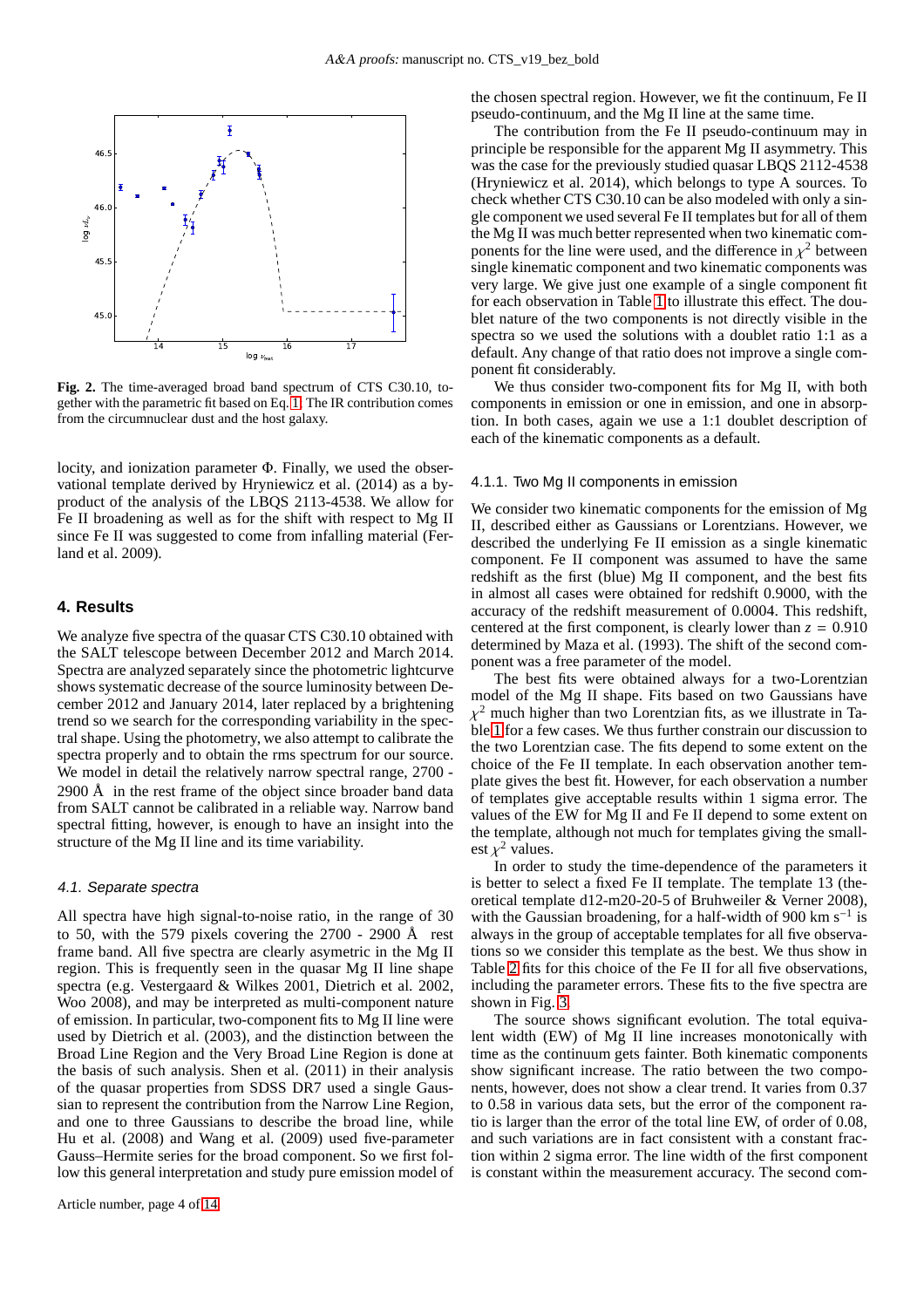**Table 2.** Summary table of the fits of Mg II with errors for the template 13 and two Lorentzian components in emission for five individual spectra obtained with SALT between December 2012 and March 2014.

<span id="page-4-0"></span>

| Obs. | $\overline{\text{Mg}}$ II                                                   | Mg II                                                                                   | $Mg$ II                                                             | Mg II                                                          | Mg II                                                                                                                                                         | Mg II                                                                | Fe II                                            | Fe II                                            |
|------|-----------------------------------------------------------------------------|-----------------------------------------------------------------------------------------|---------------------------------------------------------------------|----------------------------------------------------------------|---------------------------------------------------------------------------------------------------------------------------------------------------------------|----------------------------------------------------------------------|--------------------------------------------------|--------------------------------------------------|
|      | EW                                                                          |                                                                                         | <b>FWHM</b>                                                         | EW                                                             | <b>FWHM</b>                                                                                                                                                   | EW                                                                   | EW                                               |                                                  |
|      | total                                                                       | total                                                                                   | comp. 1                                                             | comp. 1                                                        | comp. 2                                                                                                                                                       | comp. 2                                                              |                                                  |                                                  |
|      |                                                                             | $10^{-14}$ erg s <sup>-1</sup> cm <sup>-2</sup>                                         | $km s^{-1}$                                                         | А                                                              | $km s^{-1}$                                                                                                                                                   |                                                                      |                                                  | $10^{-14}$ erg s <sup>-1</sup> cm <sup>-2</sup>  |
|      | $25.63_{-0.13}^{+0.22}$                                                     |                                                                                         | $2871^{+170}_{-110}$                                                | $\frac{17.1_{-0.8}^{+1.0}}{16.9_{-1.0}^{+1.3}}$                |                                                                                                                                                               | $8.5^{+0.9}_{-0.7}$                                                  | $6.98^{+0.71}_{-2.07}$<br>$8.38^{+1.03}_{-3.41}$ | $0.80^{+0.08}_{-0.23}$<br>0.91 <sup>+0.11</sup>  |
|      | $25.03_{-0.13}^{+0.13}$<br>26.51 <sup>+0.24</sup>                           | $2.95^{0.06}_{-0.05}$ $2.89^{0.06}_{-0.05}$ $2.93^{0.08}_{-0.05}$ $2.94^{0.06}_{-0.05}$ | $2871_{-110}^{+110}$<br>$2850_{-140}^{+210}$<br>$2750_{-40}^{+350}$ |                                                                |                                                                                                                                                               | $\begin{array}{c} 0.5-0.7\\ 9.6+1.2\\ 7.8+1.5\\ 7.8-1.0 \end{array}$ |                                                  |                                                  |
|      | $27.45^{+0.14}_{-0.45}$                                                     |                                                                                         |                                                                     | $19.7^{+1.0}_{-1.8}$                                           |                                                                                                                                                               |                                                                      | $10.21_{-2.03}^{+3.41}$ $11.30_{-0.86}^{+1.89}$  | $1.08^{+0.37}_{-6.2}$                            |
| 4    |                                                                             |                                                                                         | $2750_{-40}^{+140}$<br>$2850_{-140}^{+140}$<br>$2728_{-120}^{+170}$ | $15.7_{-1.0}^{+1.0}$ $18.3_{-0.8}^{+1.0}$ $19.3_{-1.0}^{+1.0}$ |                                                                                                                                                               | $11.2^{+1.0}_{-0.7}_{-0.7}_{10.5^{+0.8}_{-0.8}}$                     |                                                  | $^{1.08}$ -0.23<br>1.12 <sup>+0.20</sup>         |
|      | $29.47_{-0.09}^{+0.22}$<br>29.47 <sup>+0.22</sup><br>29.82 <sup>+0.33</sup> | $2.76^{0.06}_{-0.08}$                                                                   | $-120$                                                              |                                                                | $\substack{\\ 3470^{+380}_{-330} \\ 3438^{+510}_{-400} \\ 2636^{+600}_{-400}_{-400}_{-320} \\ 3666^{+390}_{-320} \\ 3338^{+550}_{-410} \end{array}$<br>$-410$ |                                                                      | $11.21_{-0.98}^{+0.96}$                          | $1.12^{+0.09}_{-0.09}$<br>$1.03^{+0.09}_{-0.21}$ |

ponent seems to vary more: it is significantly narrower (∼ 2600 instead of  $\sim$  3500 km s<sup>-1</sup>) in the observation 3 and somewhat lower in observation 5 that in the other three data sets. This behavior is not accompanied by any other considerable change in the fit parameters. However, the error of the FWHM of the second component is also larger so the change cannot be considered as significant. The relative shift between the two components did not vary: for all five observations the shift was consistent with the mean value of 2780 km s<sup>−</sup><sup>1</sup> within 1 sigma error. Fe II equivalent width given in Tables [1](#page-12-0) and [2](#page-4-0) is measured between 2700 and 2900 Å rest frame. This value is rising together with the Mg II line.

Since the continuum decreases, as seen in Fig. [1,](#page-2-0) we checked whether this change simply reflects the change in the continuum or it reflects the intrinsic change in the Mg II and Fe II luminosity. The errors are large, but the change of Mg II is nevertheless significant (see Table [2\)](#page-4-0). The luminosity is consistent with being constant for the first four observations, followed by a decrease in observation 5. The decrease is not large, only by 6 % but it is highly significant. The Fe II luminosity seems rising, followed by a decrease in observation 5 but errors are large. The change in the line intensity is four times smaller than the change in the continuum (23 %, as seen in OGLE monitoring). Thus the variability we see in Mg II is smaller than observed by Woo (2008) but consistent with the average Mg II efficiency of  $\eta \sim 0.2$  (Goad et al. 1999; Korista & Goad 2004; Kokubo et al. 2014).

Results given in Table [2](#page-4-0) were obtained for a fixed 1:1 ratio for the Mg II doublet. We tested this assumption for observation 5. The best fit value was obtained for the 1.6:1 ratio, and the redshift 0.90052, but all values of the doublet ratio are acceptable within 2 sigma error. The EW(Mg II) line only weakly depend on the value of that ratio and changed from 29.82 Å for 1:1 ratio to 29.90 Å for 1.6:1.

Fits given in Table [1](#page-12-0) are based on the assumption that there is no net shift of the Fe II with respect to the blue component of Mg II. We tested this assumption in detail for Observation 5, model M. If the relative velocity of Fe II and Mg II is treated as another free parameter of the model, the minimum is reached for the value of  $\overline{450}$  km s<sup>-1</sup> (the  $\chi^2$  dropped by 6.8, and all values between 180 km s<sup>-1</sup> and 820 km s<sup>-1</sup> are acceptable within 1 sigma error. Introduction of this relative velocity between the Fe II and Mg II did not change the EW(Mg II) significantly, therefore we did not repeat all the fitting with this new parameter included since this would mean the introduction of still one more free parameter.

Since there are two Mg II components we also checked whether two components are needed to describe Fe II contribution. Since we did not want to introduce too many additional free parameters we assumed the second Fe II kinematic component is in the same proportion to the first one as the two Mg II components, and we assumed the same velocity shift for the second (red) component of Fe II. The fit was slightly worse (the  $\chi^2$  was higher by 21) so the second Fe II component was clearly ruled out. This can be simply understood looking at the shape of the spectrum: there is a clear trace of the Fe II peak at ∼ 2750 in the observed spectrum as well as in the templates, and a composition of two shifted templates smears this feature too much in the model.

## 4.1.2. Contribution from the Narrow Line Region

In the fits above we neglected any possible contribution from the Narrow Line Region (NLR) to the Mg II line. The spectra do not seem to show a narrow top but in principle, the NLR contribution can be still hidden in the Mg II complex profile due to the relatively low spectral resolution. Therefore, we considered fits with the NLR contribution on the top of the two-component broad Mg II line. We fixed the FWHM of the narrow line at  $600 \text{ km s}^{-1}$ , and modeled the line as a single Gaussian at arbitrary position. However, the  $\chi^2$  always dropped. Any contribution from the NLR at the level higher than 2% is ruled out. Therefore, CTS C30.10 in this respect is similar to the type A source LBQS 2113-4538, where also the separate NLR contribution to Mg II was not detected (Hryniewicz et al. 2014).

#### 4.1.3. Emission/absorption interpretation

Since we do not see significant difference in time behaviour of the two emission components we consider an alternative model: a single broad component in emission and a narrower component in absorption. Such a model would immediately explain why the two wings, or emission components, vary together. We explored this interpretation in detail only for Fe template 13. We modeled emission as a single Lorentzian, and absorption as a single Gaussian. Such a model has exactly the same number of parameters as the previous model with two emission components. The resulting best fits for all five observations are shown in Fig. [4.](#page-10-1) For observation 2 the fit with absorption is better than for both components in emission, for observations 1 the two models are equally good, for observation 3, 4 and 5 the pure emission model is better by 7, above 100 and 73 in  $\chi^2$ . Thus, statistically, the absorption model is not favored. The errors of the fitted parameters are large since the absorption and emission have to compensate at ~ 2800 Å.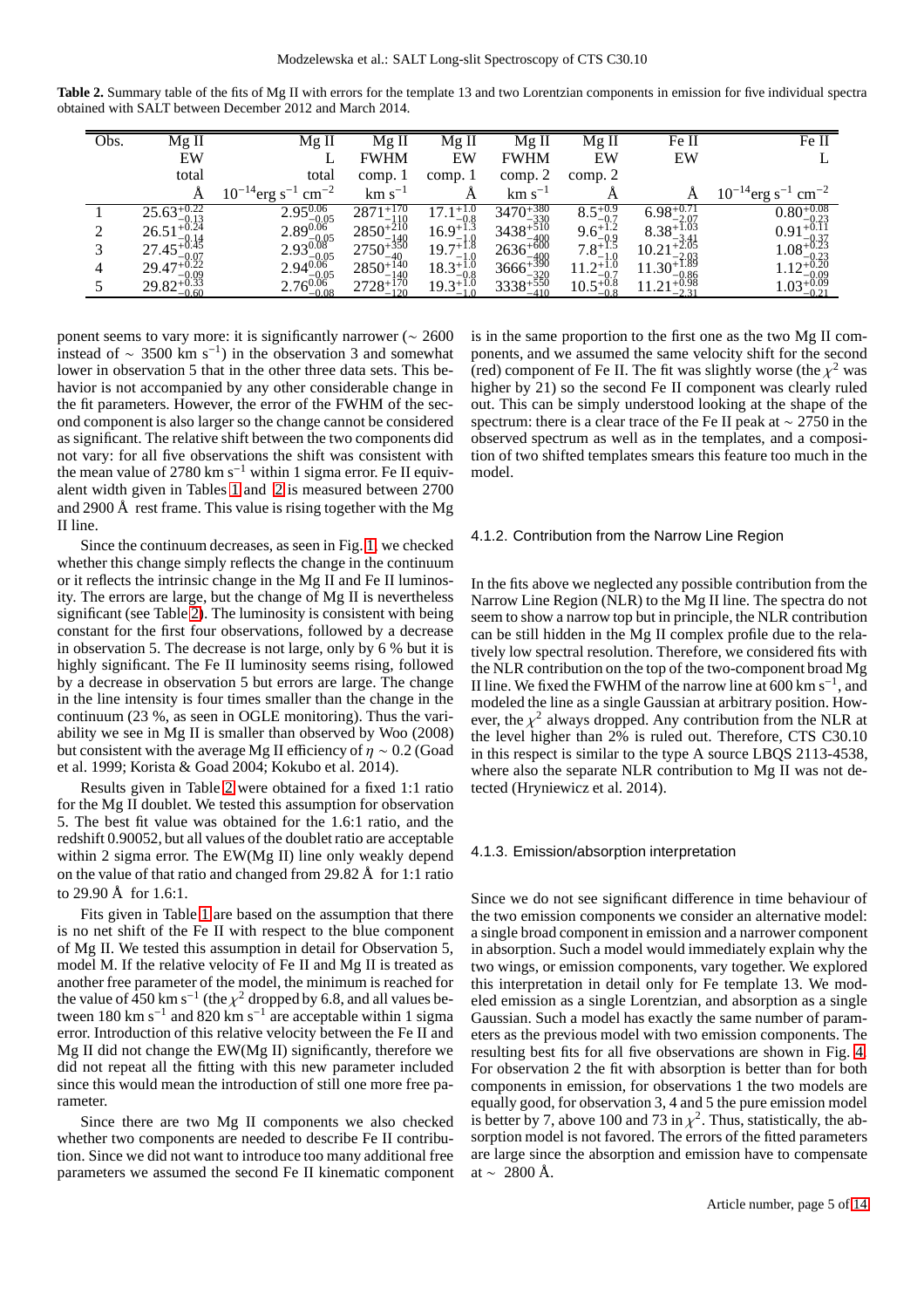<span id="page-5-0"></span>**Table 3.** Spectral fits for the template 13 of Fe II, a Lorentzian component in emission, and a Gaussian component in absorption, for five individual spectra obtained with SALT between December 2012 and March 2014.

| Obs. | slope    | $Mg$ II  | $Mg$ II     | $Mg$ II    | $Mg$ II     | Fe II |       |
|------|----------|----------|-------------|------------|-------------|-------|-------|
|      |          | EW       | <b>FWHM</b> | EW         | <b>FWHM</b> | EW    |       |
|      |          | emission | emission    | absorption | absorption  |       |       |
|      |          |          | $km s^{-1}$ |            | $km s^{-1}$ |       |       |
|      | $-1.501$ | 36.62    | 3109        | $-16.18$   | 1618        | 1.57  | 269.3 |
| 2    | $-1.458$ | 35.60    | 3175        | $-14.18$   | 1577        | 1.63  | 401.3 |
| 3    | $-1.587$ | 38.81    | 3000        | $-16.49$   | 1452        | 3.49  | 207.6 |
| 4    | $-1.893$ | 36.70    | 3809        | $-9.62$    | 1455        | 3.78  | 722.6 |
| 5    | $-2.021$ | 41.38    | 3072        | $-17.61$   | 1561        | 3.71  | 300.9 |

# 4.2. Rms spectra

It is frequently advocated (e.g. Peterson et al. 2004) that rms spectra are better for the black hole mass determination. The shape of the rms spectrum may also indicate whether the twocomponent emission model is more justified, since in that case the variability of the two components may be different. We thus attempted to obtain such a spectrum for CTS C30.10 at the basis of four SALT spectra. The spectra, corrected with the use of the spectroscopic standard are not yet properly normalized. In order to obtain the correct normalization we use the photometric results. Three of the spectroscopic observations overlap with the OGLE photometry, observation 3 is in the gap. However, during this period the source seems to be systematically lowering its luminosity so we used the interpolation between the available photometric points. After this renormalization, we can obtain the rms spectra with the usual definition (see e.g. Peterson et al. 2004)

$$
F_{rms}(\lambda) = \left[\frac{1}{(N-1)}\sum_{i=1}^{N} (F_i(\lambda) - \overline{F(\lambda)})^2\right]^{1/2},
$$
 (2)

where  $\overline{F(\lambda)}$  is the average value obtained from a set of *N* spectra.

The resulting spectrum is shown in Fig. [5.](#page-11-0) The quality of the rms spectrum is very low since quasars vary slowly and much longer time separations are needed to measure the spectrum variations more accurately. We had to bin the spectra considerably in order to get any signal. The variability seems lower in the regions contaminated more strongly by Fe II while there is no clear difference in variability between the two kinematic components of Mg II line. We tried to compare the variability of the two components by using bin size covering the two components in an optimum way (2770 - 2815 Å and 2815 = 2860 Å) but the ratio of the  $F_{var}/F_{mean}$  in such bins was quite similar,  $0.037 \pm 0.002$ and  $0.036 \pm 0.002$ .

## 4.3. Global parameters

The Mg II line in CST C30.10 shows two kinematic components and it is not obvious a priori how to apply the usual methods of the black hole mass determination. We therefore considered four possibilities: (i) to use the component 1, (ii) to use the component 2, (iii) to use a single-component fit to the spectrum, and (iv) to use the emission line parameters from the emission/absorption model, although the fit quality is much worse in two last cases. We used three formulae for the black hole mass determination. The first one comes from Kong et al. (2006), their Eq. 7, the second one comes from Wang et al. (2009), their Eq. (10), and the third one from Trakhtenbrot & Netzer (2012). This last paper is particularly relevant since it contains the correction for the doublet character of Mg II, important for lines with the FWHM below 4000 km s<sup>−</sup><sup>1</sup> , and included in our analysis. The formulae are based on the knowledge of the monochromatic luminosity at 3000 Å and the FWHM of Mg II line but differ slightly in the values of the coefficients. The monochromatic flux at 3000 Å was obtained from the photometric flux in V band (i.e.  $2840$ Å rest frame) using the standard cosmology ( $H<sub>o</sub> = 71$  km s<sup>-1</sup> Mpc<sup>-1</sup>,  $\Omega_m = 0.270$ ,  $\Omega_{\Lambda} = 0.730$ ). It was then extrapolated to the 3000 Å using the fitted spectral slope.

We also calculated the corresponding Eddington ratios. Bolometric luminosity was obtained from the monochromatic flux at 3000 Å applying the bolometric correction from Richards et al. (2006),  $L_{bol} = 5.62 \times \lambda L_{\lambda}(3000\text{\AA}).$ 

The results obtained for the Observation 2 are given in Table [4.](#page-6-0) The values based on the component 1 indicate rather high Eddington ratio, for all the formulae. This is rather unexpected since the sources with two-component and generally broader lines are believed to belong to the population B sources with lower Eddington ratio (Marziani et al. 2013ab). The Eddington ratio for the type A quasar LBQS 2113-4538 studied before was 0.7 at the basis of the same, Trakhtenbrot & Netzer (2012) formulae. If the classification into A and B sources is applied only to the component 1, the source should belong to class A. On the other hand, Marziani et al. (2013b) notice that some quasars do not quite follow the classification and the BC class is actually a combination of type A2 and type B1 sources. The results based on absorption model give also rather high Eddington ratio. Although the red and blue wings in this case are fitted with a single component, line maximum is much higher than observed (peak is hidden by absorption). Component 2 give lower Eddington ratio but the fact that this component is not accompanied by the usual Fe II suggests rather different origin than from the clouds close to the disk and in Keplerian motion.

Single-component fit implies moderate Eddington ratio and in the low quality data such a solution would be satisfactory. However, we cannot neglect the fact that a single component fit does not represent well the data. Results based on other observations are rather similar, since neither the monochromatic luminosity nor the line kinematic width vary significantly.

We checked whether part of the problem lies in partial contamination of the V band by the Mg II and Fe II emission. For that purpose, we calculated the fraction of the Mg II and Fe II emission in the V filter, taking into account the standard V filter profile and the spectral decomposition for Observation 2, model M. The contamination is not strong - Mg II contributes 5.4 %, and Fe II only 2.9 %. This does not change the obtained Eddington ratio considerably, reducing it from 0.77 down to 0.71, for Trakhtenbrot & Netzer (2012) formulae.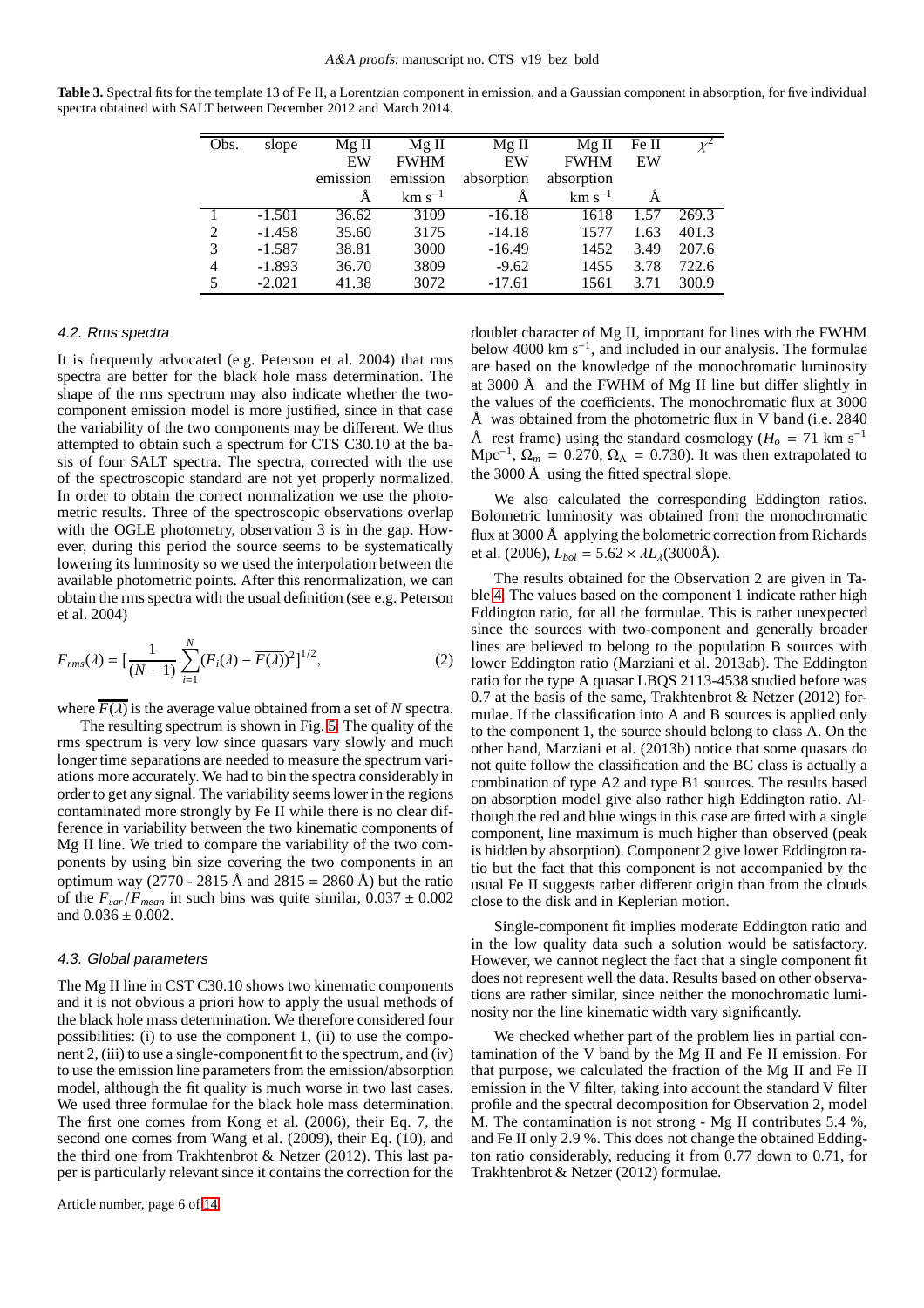| <b>Table 4.</b> Global parameters of CTS C30.10 from Observation 2 |  |  |
|--------------------------------------------------------------------|--|--|
|--------------------------------------------------------------------|--|--|

<span id="page-6-0"></span>

| Mg II line shape     | BH mass                       | $L_{bol}/L_{Edd}$ | BH mass                         | $L_{bol}/L_{Edd}$ | BH mass                         | $L_{bol}/L_{Edd}$ |
|----------------------|-------------------------------|-------------------|---------------------------------|-------------------|---------------------------------|-------------------|
|                      | Kong                          | Kong              | Wang                            | Wang              | Trakhtenbrot                    | Trakhtenbrot      |
| component 1 only     | $6.8 \times 10^8 M_{\odot}$   | $1.6^{\circ}$     | $1.0 \times 10^9 M_{\odot}$     | 1.1               | $1.4 \times 10^{9} M_{\odot}$   | 0.8               |
| component 2 only     | $9.9 \times 10^8 M_{\odot}$   |                   | 1.1 $1.4 \times 10^9 M_{\odot}$ |                   | 0.8 $2.0 \times 10^9 M_{\odot}$ | 0.5               |
| single component fit | $2.4 \times 10^{9} M_{\odot}$ |                   | 0.6 $2.7 \times 10^9 M_{\odot}$ |                   | 0.4 $4.9 \times 10^9 M_{\odot}$ | 0.2               |
| absorption model     | $8.5 \times 10^8 M_{\odot}$   |                   | 1.3 $1.2 \times 10^9 M_{\odot}$ |                   | 0.9 $1.7 \times 10^9 M_{\odot}$ | 0.6               |

As an independent check of the appropriate values of the black hole mass and accretion rate in our object, we performed simple fits of an accretion disk to the broad band spectrum of CTS C30.10.

We tested the black hole mass values based on the Mg II width, as well as checked an applicable parameter range. As a disk model, we applied the simplest Novikov-Thorne model, with relativistic effects inluded, but without any color corrections or limb darkening effects to the local spectra.

The values of the black hole mass and the Eddington ratio derived from the component 1 and Trakhtenbrot & Netzer (2012) formulae, even for the Schwarschild black hole, overpredict the observed points above 3000 Å (see Fig. [6\)](#page-11-1). Any positive black hole spin would make the fit only worse, strong counter-rotation somewhat eases the problem. In addition, the implied inclination angle is quite large - otherwise the discrepancy above 3000 Å is even stronger. If we use the black hole mass and the Eddington ratio from a single component fit, the predicted maximum temperature in the disk drops significantly and the Schwarschild model represents the overall spectrum reasonably well. The required inclination angle is again rather large (60 deg) for a type 1 object. However, if we take the black hole mass derived from the component 1 and we simply assume the Eddington ratio much lower than implied by the standard formula we decrease the inclination angle easily. For the top view the implied Eddington ratio, 0.35, is relatively low and more consistent with the object line properties. Higher values of the black hole spin require to adopt higher value of the black hole mass than given by component 1. For example, black hole spin 0.9, black hole mass from a single component fit (4.9  $\times$  10<sup>9</sup> $M_{\odot}$ ) gives a very nice fit for an accretion rate of 0.055 and inclination angle of 41 deg. Formally, the last solution shows lower  $\chi^2$  than solutions for a Schwarzschild black hole but we do not think that the quality of the available broad band spectrum is good enough to relay on the conclusions based on the curvature of the high frequency part of the spectrum which differentiates between the various spin models as a result of the relativistic effects. However, the low value of the accretion rate is another argument in favor of this class of solutions.

## 4.4. Covering factor

In order to have an additional possible insight into the geometry of the emitting region we estimated the covering factor required to produce the observed Mg II line equivalent width. We used the observed continuum but in order to have rather smooth input continuum we shifted down the B-band outlying point from USNO by 0.22 dex down in order to have more realistic SED. This accounts for Fe II contamination (7 %) and variability amplitude seen in the CATALINA data. Calculations were performed with version 13.02 of Cloudy (Ferland et al. 2013). We adopted a single cloud approach since we do not have other emission lines. We assumed the hydrogen column of  $10^{23}$  cm<sup>-2</sup>

and a range of local densities between  $10^{12}$  cm<sup>-3</sup> and  $10^{14}$  cm<sup>-3</sup>, appropriate for a LIL part of the BLR and consistent with the local densities at the accretion disk surface at the BLR distances (e.g. Rozanska et al. 2014). The results are not unique, mostly because of the uncertainty of the continuum in the E-UV and soft X-ray band. If we assume the broad band continuum as displayed in Fig. [2](#page-3-0) we obtain the covering fraction in the range of 0.51 - 0.83. It is very high, but the covering factor is an old problem of the BLR, and various ways has been postulated to solve it (see e.g. MacAlpine et al. 2003). However, if we assume that the source has significant soft X-ray excess and instead of using a photon index  $\Gamma = 2.0$  in the X-ray band we simply interpolate between the last UV point and X-ray point (this gives  $\Gamma = 2.65$ ) the covering factor reduced to 0.24 - 0.39.

#### 4.5. Prospects for time delay measurement

Our measurements of the line intensity cover 15 months, and the same period is covered by the OGLE precise photometry. Earlier photometric monitoring is available from CATALINA survey. We show these data in Fig. [1.](#page-2-0) Mg II line intensity is based on the two emission component of Mg II (see Sect. [4.1.1\)](#page-3-1). Both photometry data sets confirm the presence of clear long lasting trends in continuum which should allow for the time delay measurement between the line and continuum. The line intensity does not vary significantly during the first four observations but we see a drop in the Observation 5 which may indicate that the line does respond to the change of the continuum. In addition, the CATALINA photometry is of too low quality to attempt any delay measurement at this point. Thus so far the distant quasar monitoring has brought only the tentative measuremnt of a single object by Kaspi et al. (2007).

We can use the source redshift and the extinction-corrected interpolated monochromatic luminosity of  $1.44 \times 10^{46}$  erg s<sup>-1</sup> at 5100 Å in the rest frame to estimate the expected time delay between the line and continuum. Using either the observational relation between the delay and flux from Bentz et al. (2013)

$$
\log R_{BLR} = 1.555 + 0.542 \log \frac{\lambda L_{\lambda}^{5100\text{\AA}}}{10^{44} \text{erg s}^{-1}} [\text{lt. days}] \tag{3}
$$

obtained for nearby objects or applying the dust-origin formula to the BLR size

$$
\log R_{BLR} = 1.244 + 0.5 \log \frac{\lambda L_A^{5100\text{\AA}}}{10^{44} \text{erg s}^{-1}} + \log(1 + \sin i) - 0.5 \log \cos i[\text{lt. days}] \tag{4}
$$

give 530 days and 395 days correspondingly, in the rest frame. In this last case, we assumed an inclination angle *i* of the disk equal 40 deg and the dust temperature of 1000 K in the Czerny & Hryniewicz (2011) formulae. Thus much longer monitoring is clearly needed.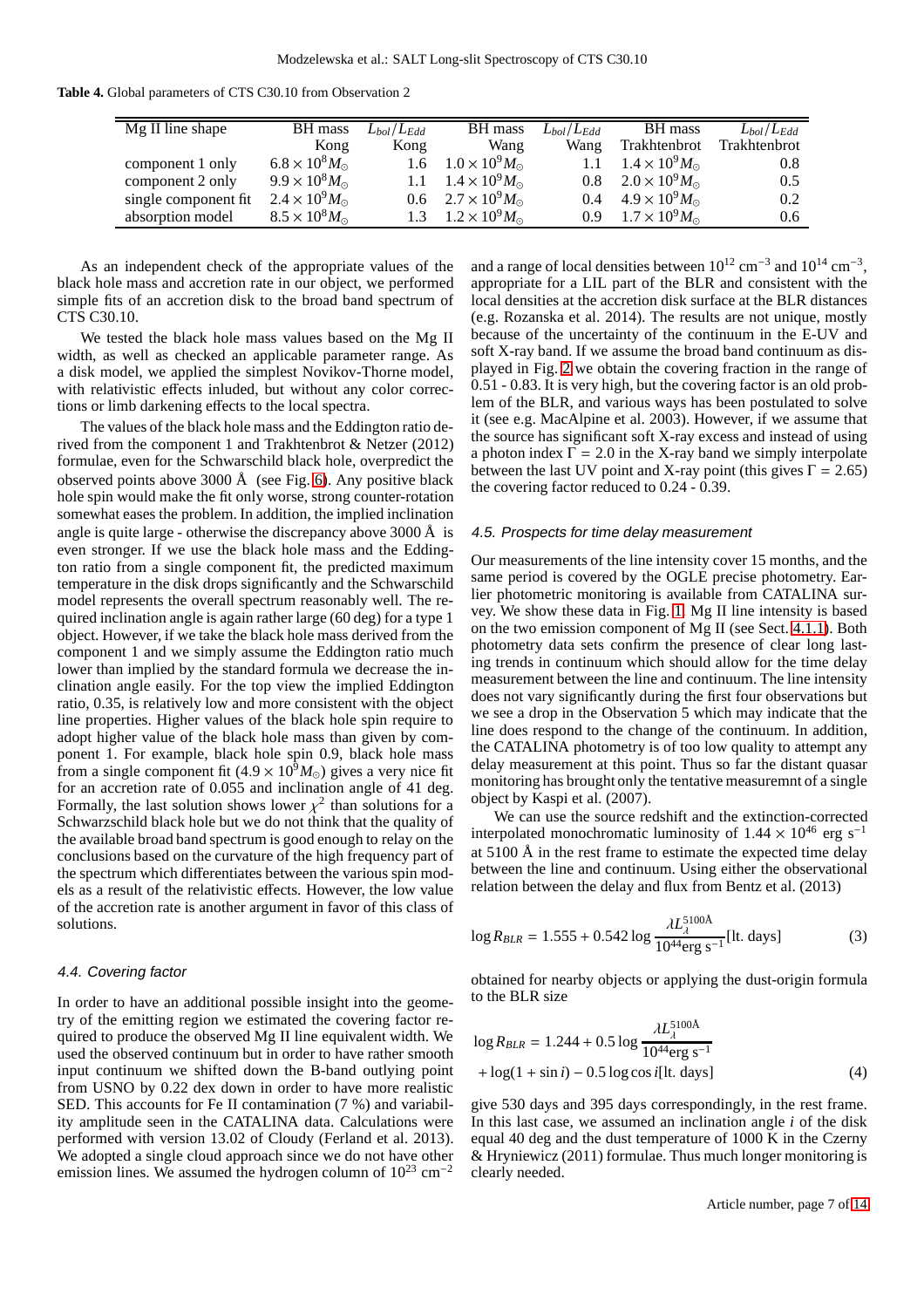# **5. Discussion**

We analyzed in detail five long-slit spectroscopic observations of the quasar CTS C30.10 with the aim to determine the shape and the variability of the Mg II broad emission line and the Fe II pseudo-continuum. The object is representative for quasars showing complex, two-component shape of Mg II, and thus differ qualitatively from single-component quasars like LBQS 2113-4538 (Hryniewicz et al. 2014). According to Sulentic et al. (2007) classification, CTS C30.10 thus belongs to type B quasars.

## 5.1. Line properties and quasar variability

Our spectroscopy covers 15 months, and during this period the source systematically gets fainter, accoring to OGLE photometry. The source changes the luminosity by 0.23 mag, i.e. it is more variable than the type A quasar studied by us before (amplitude of 0.05 mag in 6 months). This is consistent with spectral classification as type B source, since in the optical/UV band the luminosity decreases with the Eddington ration (e.g. Zuo et al. 2012; Ai et al. 2013).

Our SALT spectroscopic data show that all spectral components do vary. The continuum gets bluer with the decrease of the source luminosity. However, this trend may be an artifact of the behaviour of the Balmer continuum which was not modeled as a separate component. It is known that the Balmer continuum in general strongly contributes to the continuum variability at 3000 Å (e.g. Kokubo et al. 2014). The total EW of the Mg II line systematically rises. This rise is mostly caused by the change of the continuum. The total line luminosity remains constant during the first four observations, at the mean level of  $(2.93 \pm 0.03) \times 10^{-14}$ erg s<sup>-1</sup> cm<sup>-2</sup> it drops significantly down to  $(2.76 \pm 0.07) \times 10^{-14}$ erg s<sup>-1</sup> cm<sup>-2</sup> in the last observation. Thus the change in the line luminosity - only by  $\sim$  6 % is much lower than the change in the continuum (  $\sim$  24 %). This is roughly consistent with the Mg II variability level of Mg II line 5 times lower than the variability of the continuum, found by Kokubo et al. (2014) in SDSS data. The source thus seem typical type B quasar, well chosen for the monitoring studies.

The total EW of the Mg II line does not depend strongly whether it is modeled as a single kinematic component or two separate components. However, the two-component fits is always better than a single-component fit. The second (red) kinematic component is only slightly broader than the first (blue) component, and the relative shift is the same in all five data sets  $\sim$  2780 km s<sup>-1</sup>). Only the first kinematic component of Mg II line has the underlying Fe II contribution. We do not detect any contribution from the NLR, with an upper limit of 2 %. We do not detect yet any significant difference between the variability of the two components. Both the direct fitting and the rms study do not point towards a different time behaviour of the two kinematic components of the Mg II line.

The EW of the Fe II pseudo-continuum measured in the  $2700-2900 \text{ Å}$  band changes monotonically, but the line intensity is also not monotonic as in the case of the Mg II. The accuracy of its measurement is lower then the Mg II measurement due to the coupling with the slope of the continuum in data fitting. We do not have the reliable broad band spectrum to measure the continuum slope in the wavelength bands relatively free of the Fe II contamination.

Out of the several templates used, the template d12-m20-20- 5 of Bruhweiler & Verner (2008), convolved with a Gaussian of dispersion 900 km s<sup>-1</sup> (model M in Table [1\)](#page-12-0) is overall the

best but several other theoretical templates are not much worse. This template assumes an order of magnitude higher density  $10^{12}$ cm<sup>−</sup><sup>3</sup> than the best template for type A objects like LBQS 2113- 4538 and I Zw 1 (Hryniewicz et al. 2014; Bruhweiler & Verver 2008), with the two other parameters (turbulent velocity and ionization flux) being the same.

## 5.2. Black hole mass and the broad band spectrum

Two-component character of the Mg II line creates a problem for the black hole mass determination. Our lack of a complete picture of the BLR dynamics leads to a need of some arbitrary choice whether to use the whole line profile and its FWHM, or one of the kinematic components. We did the broad band spectra fitting for various choice of the formulae and components (see Table [4\)](#page-6-0). Overall, the mass determination based on the component 1 is in reasonable agreement with fitting the Novikov-Thorne model to the broad band spectra ( $1.4 \times 10^9 M_{\odot}$  for a nonrotating black hole) but the bolometric luminosity seems to be considerably over-predicted by the standard formulae. Disk fitting indicates lower inclination and lower Eddington ratio (only 0.35, more consistently with type B source). The disk fits are not unique, and the black hole mass up to  $2.0 \times 10^9 M_{\odot}$  is equally good but requires higher Eddington ratio (up to 0.5) and higher inclination (60 deg). Lower inclination might also explain why the FWHM of the component 1 is relatively low, only  $\sim 2800$ km s−<sup>1</sup> . The overall width is much larger, due to the presence of the second kinematic component. If we allow for a large spin of the black hole, then the black hole mass value based on a single component fit is far more appropriate, and the Eddington ratio in such a fit is much lower. This might favor using the whole line profile. On the other hand, modeling of the quasar spectra in the far UV is problematic in most of quasars (see e.g. Lawrence 2012; but see Czerny et al. 2011 for an example of the successful spin determination based on broad band fitting of SDSS J094533.99+100950.1). Most of the objects show a turnoff at  $\sim 1000 \text{ Å}$  in the rest frame, corresponding to the maximum of the disk temperature of about 50 000 K (Laor & Davis 2014), and this might result from the vigorous line-driven wind outflow from the disk surface at higher temperatures.

#### 5.3. Two-component BLR region for LIL

Type A quasars show a single component Mg II line of a Lorentzian shape (e.g. Laor et al. 1997b; Veron-Cetty et al. 2001, Sulentic et al. 2002, Zamfir at el. 2010; Sulentic et al. 2009, 2011; Shapovalova et al. 2012), but in type B sources, having lower Eddington ratio, a second kinematic component appears. Its presence remains unexplained. It might imply the presence of another emitting region, or some further reprocessing (absorption or scattering) in the circumnuclear region. It might also be the direct signature of the emission coming from an accretion disk which is expected to have double-peak profile.

The High Ionization Lines (HIL) show the assymetry and systematic shifts with respect to the NLR which is naturally interpreted as the result of emission from an outflowing wind. LIL lines usually do not show such strong shift but the assymetry clearly appears in some sources, like the one studied here, and a need for a multi-component fit appears. This is frequently seen in the H $\beta$  structure (e.g. Hu et al. 2012) since this line is far better studied than Mg II but the overall trend is similar in both lines (e.g. Marziani et al. 2013b). In the case of our source we cannot determine the quasar rest frame. We have searched for weak nar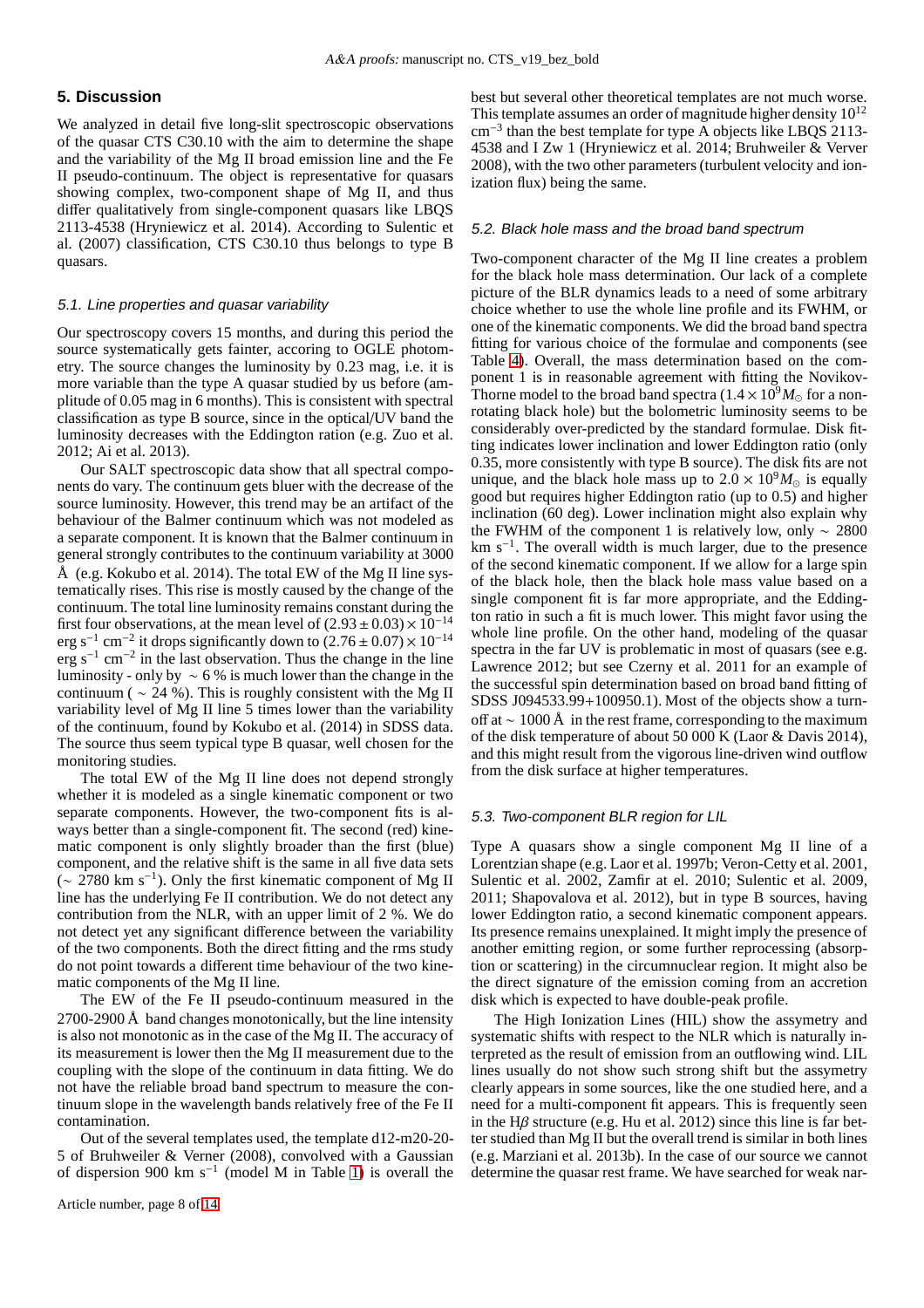row emission lines in the available spectrum but we were unable to identify any of them in a reliable way.

It is interesting to note that radio-loud sources also can display line profiles of the type B. In particular, the Mg II shape of 3C 279 also shows a second, redshifted component, with the velocity shift between the two being of order of 4000 km S<sup>−</sup><sup>1</sup> (Punsly 2013). Since 3C 279 is a blazar observed at very low inclination angle (below  $\sim$  5 deg; e.g. Bloom et al. 2013), Punsly (2013) suggests that the red part of Mg II comes from upscattering by the plasma either infalling close to the jest axis on the observer's side, or outflowing on the counter-jet side. The two components in 3C 279 varied in a different way so both possibilities are equally likely. However, in our case the two components seem to vary in the same way, i.e. the inflow interpretation offers the most probable interpretation. Such a quasi-radial inflow close to the symmetry axis is predicted by the simulations of accretion onto black hole when the accreting material has a range of angular momentum (e.g. Proga & Begelmann 2003). The inflow velocity is of the order of the local escape velocity, so if the region is radially somewhat more distant that the production region of Mg II, the requested redshift-inducing speed of 2780 km  $\rm s^{-1}$  can be achieved. However, in this case the angular extension of the accreting region is large, of order of 30 deg around the symmetry axis so the significant velocity gradient would be expected along the line of sight to the observer. On the other hand, jet formation is accompanied by the cocoon developments, and for some parameters the backflowing plasma forms a relatively narrow elongated structure along the jet (e.g. Massaglia et al 1996). Such a structure might be a more attractive candidate for the scattering inflowing medium but in this case the scattering probability becomes too low for obvious geometrical reasons.

On the other hand, long monitoring  $H\beta$  line shape of NGC 5548 and 3C 390.3 (which belong to B class) shows that the two components actually come from a disk, the relative strength of the two slowly varies with time over the years, and the changes are well modeled by some kind of spiral structure within an accretion disk (see Shapovalova et al. 2009 and the references therein). The separation between the two peaks in NGC 5548 is about 3000 km  $s^{-1}$ , quite similar to that observed in our source. In other objects, like NGC 4151, the situation is more complex and multi-component origin of  $H\beta$  is requested.

# 5.4. Cosmological application of type <sup>B</sup> objects at intermediate redshifts

Reverberation studies of quasars can be used as new cosmology probes of the expansion of the Universe (Watson et al. 2011, Czerny et al. 2013; but see also Marziani & Sulentic 2013, La Franca et al. 2014, Wang et al. 2013 for a different approach). Optical observations of intermediate redshift quasars give opportunity to observe Mg II line. Selection of type A objects is an advantage since the shape of the Mg II line is very simple in this class, the whole line is well represented with a single Lorentzian shape. The line symmetry supports the conclusion about the absence of an inflow/outflow so the motion of the emitting clouds is then likely to be consistent with the Keplerian motion. Type B objects have more complex Mg II line, so it is not a priori clear whether the response of the line components are the same. On the other hand, the overall variability level of type B objects in the optical/UV band is higher (e.g., Papadakis et al. 2000; Klimek et al. 2004, Ai et al. 2013) which makes easier the determination of the time delay. However, the observed variability level of Mg II in CTS C30.10 is still much lower than the continuum variability which is consistent with the reprocessing scenario. In this case we can expect that the line luminosity indeed may reflect the changes in the continuum and the measurement of the delay is likely to be possible. In the case of the CIV monitoring done with HET telescope, the CIV line varied more (Kaspi et al. 2007), and the dominance of the intrinsic changes made the determination of the delay difficult, despite seven years of monitoring. The underlying Fe II pseudo-continuum complicates the analysis in both types of objects, but it seems that a good theoretical template exists (one of the templates from Bruhweiler & Verner 2008) which can be used almost universally to model this contribution. The quality of the SALT spectroscopy is high enough to measure the EW of the Mg II with accuracy of  $\sim 0.25$ Å, despite the Fe II uncertainty.

*Acknowledgements.* Part of this work was supported by the Polish grants Nr. 719/N-SALT/2010/0, UMO-2012/07/B/ST9/04425. The spectroscopic observations reported in this paper were obtained with the Southern African Large Telescope (SALT), proposals 2012-2-POL-003 and 2013-1-POL-RSA-002. JM, KH, BC, MK and AS acknowledge the support by the Foundation for Polish Science through the Master/Mistrz program 3/2012. K.H. also thanks the Scientific Exchange Programme (Sciex) NMSch for the opportunity of working at ISDC. The financial assistance of the South African National Research Foundation (NRF) towards this research is hereby acknowledged (MB). The OGLE project has received funding from the European Research Council under the European Community's Seventh Framework Programme (FP7/2007-2013) / ERC grant agreement no. 246678 to AU. The Fe II theoretical templates described in Bruhweiler & Verner (2008) were downloaded from the web page http://iacs.cua.edu/personnel/[personal-verner-feii.cfm](http://iacs.cua.edu/personnel/personal-verner-feii.cfm) with the permission of the authors. Part of this work is based on archival data, software or on-line services provided by the ASI Science Data Center (ASDC). This research has made use of the USNOFS Image and Catalogue Archive operated by the United States Naval Observatory, Flagstaff Station (http://[www.nofs.navy.mil](http://www.nofs.navy.mil/data/fchpix/)/data/fchpix/). This publication makes use of data products from the Wide-field Infrared Survey Explorer, which is a joint project of the University of California, Los Angeles, and the Jet Propulsion Laboratory/California Institute of Technology, funded by the National Aeronautics and Space Administration. This publication makes use of data products from the Two Micron All Sky Survey, which is a joint project of the University of Massachusetts and the Infrared Processing and Analysis Center/California Institute of Technology, funded by the National Aeronautics and Space Administration and the National Science Foundation. The CSS survey is funded by the National Aeronautics and Space Administration under Grant No. NNG05GF22G issued through the Science Mission Directorate Near-Earth Objects Observations Program. The CRTS survey is supported by the U.S. National Science Foundation under grants AST-0909182. Based on observations made with the NASA Galaxy Evolution Explorer. GALEX is operated for NASA by the California Institute of Technology under NASA contract NAS5-98034. This research has made use of the NASA/IPAC Extragalactic Database (NED) which is operated by the Jet Propulsion Laboratory, California Institute of Technology, under contract with the National Aeronautics and Space Administration.

## **References**

- Ai, Y.L., Yuan, W., Zhou, H., et al, 2013, AJ, 145, 90
- Bentz, M. C., Denney, K. D., Grier, C. J., et al., 2013, ApJ, 767, 149
- Betoule, M. et al., 2014, [arXiv:1401.4064](http://arxiv.org/abs/1401.4064)
- Bloom S. D., Fromm, C. M., & Ros, E., 2013, AJ, 145, 12
- Bordoloi, R., Lilly, S. J., Kacprzak, G. G., Churchill, C. W., 2014, ApJ, 784, 108
- Bruhweiler, F., & Verner, E., 2008, ApJ, 675, 83
- Burgh, E. B., Nordsieck, K. H., Kobulnicky, H. A., et al. 2003, SPIE, 4841, 1463 Cardelli J.A., Clayton G.C., Mathis J.S., 1989, ApJ, 345, 245
- 
- Clavel, J., Reichert, G. A., Alloin, D., et al., 1991, ApJ, 366, 64
- Collin-Souffrin, S., Dyson, J.E., McDowell, J.C., & Perry, J.J., 1988, MNRAS, 232, 539
- Crawford, S. M., Still, M., Schellart, P., et al., 2010, PySALT: the SALT Science Pipeline. SPIE Astronomical Instrumentation, 7737-82.
- Czerny, B., & Hryniewicz, K., 2011, A&A, 525, L8
- Czerny, B., Hryniewicz, K., Nikołajuk, M., Sądowski, A., 2011, MNRAS, 415, 2942
- Czerny, B., Hryniewicz, K., Maity, I., et al., 2013, A&A, 556, A97
- Dietrich, M., Hamann, F., Shields, J.C., Constantin, A., Vestergaard, M., Chafee, F., Foltz, C.B., & Junkkarinen, V.T., 2002, ApJ, 581, 912
- Dietrich, M., Hamann, F., Appenzeller, I., & Vestergaard, M., 2003, ApJ, 596, 817
- Drake A.J. et al. 2009, ApJ, 696, 870

Article number, page 9 of [14](#page-13-0)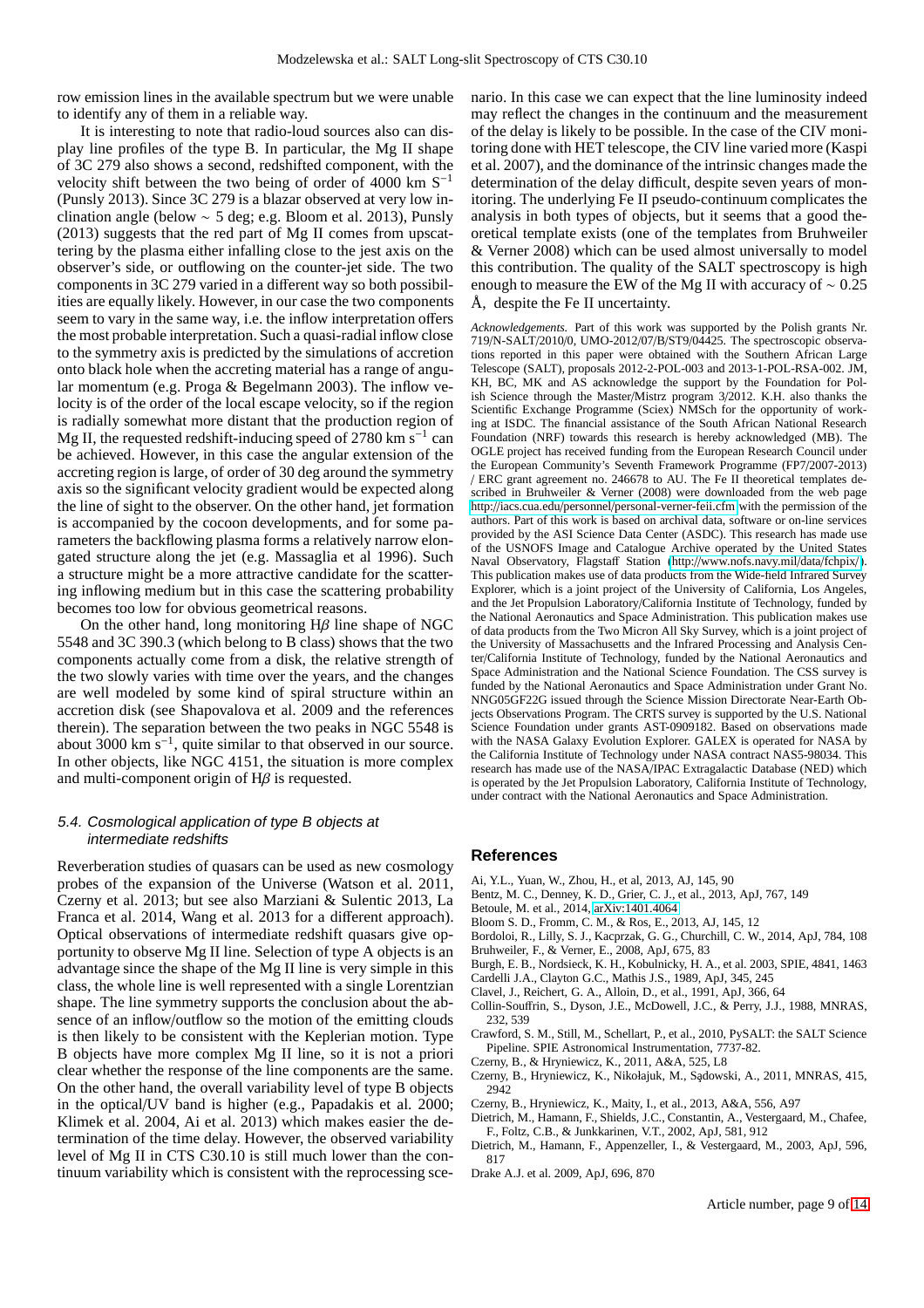Elvis, M. et al., 2012, ApJ, 759, 6

- Ferland, G., Hu, C., Wang, J-M., et al., 2009, ApJ, 707, L82
- Ferland G. J., Porter R. L., van Hoof P. A. M., Williams R. J. R., Abel N. P., Lykins M. L., Shaw G., Henney W. J., & Stancil P. C., 2013, Rev. Mexicana Astron. Astrofis., 49, 137
- Goad, M. R., Koratkar, A. P., Axon, D.J., Korista, K.T., & O'Brien, P.T., 1999, ApJ, 512, L95
- Hoenig, S.F., 2014, ApJ, 784, L4
- Hryniewicz, K., Czerny, B., Pych, W., Udalski, A., Krupa, M., Swieton, A., Kaluzny, J., 2014, A&A, 562, A34
- Hu, C., Wang, J.-M., Ho, L.C., Chen, Y.-M., Zhang, H.-T., Bian, W.-H., & Xue, S.-J., 2008, ApJ, 687, 78
- Hu, C., Wang, J.-M., Ho, L.C., Ferland, G. J.., Baldwin, J. A., Wang, Y., 2012, ApJ, 760, 126
- Kaspi, S., Smith, P. S., Netzer, H., et al. 2000, ApJ, 533, 631
- Kaspi, S. et al., 2007, ApJ, 659, 997
- Kelly, B. C., Vestergaard, M., Fan, X., Hopkins, P., Hernquist, L., Siemiginowska, A., 2010, ApJ., 719, 1315
- Klimek, E. S., Gaskell, C. M., & Hedrick, C. H. 2004, ApJ, 609, 69
- Kobulnicky, H. A., Willmer, C. N. A., Phillips, A. C., et al., 2003, ApJ, 599, 1006
- Kokubo, M., Morokuma, T., Minezaki, T., Doi, M., Kawaguchi, T., Sameshima, H., & Koshida, S., 2014, ApJ, 783, 46
- Kong M.-Z., Wu X.-B., Wang R., & Han J.-L., 2006, Chin. J. Astron. Astrophys., 6, 396
- Korista, K.T., & Goad, M.R., 2004, ApJ, 606, 749
- La Franca, F., Bianchi, S., Ponti, G., Branchini, E., Matt, G., 2014, ApJ, 787, L12
- Laor, A., & Davis, S., 2014, MNRAS, 438, 3024
- Laor, A., Fiore, F., Elvis, M., Wilkes, B. J., McDowell, J. C., 1997a, ApJ, 477, 93
- Laor, A., Jannuzi, B.T., Green, R.F., & Boroson, T.A., 1997b, ApJ, 489, 656
- Lawrence, A., 2012, MNRAS, 423, 451
- Martin D. C. et al., 2005, ApJL, 619, L1
- Marziani, P., Sulentic, J. W., Stirpe, G. M., Zamfir, S., & Calvani, M. 2009, A&Ap, 495, 83
- Marziani, P., Sulentic, J. W., Plauchu-Frayn, I., & del Olmo, A., 2013b, A&A 555, A89
- Marziani, P., Sulentic, J. W., Plauchu-Frayn, I., & del Olmo, A., 2013a, ApJ, 764, 150
- Marziani, P., Sulentic, J.W., 2013, [arXiv:1310.3143](http://arxiv.org/abs/1310.3143)
- Marziani, P., Sulentic, J.W., 2014, [arXiv:1405.2727](http://arxiv.org/abs/1405.2727)
- Massaglia S, Bodo G, & Ferrari A. 1996. A&A, 307, 997
- Maza, J., Ruiz, M. T., Gonzalez, L. E., Wischnjewsky, M., &Antezana, R., 1993, Rev. Mex. Astron. Astrofis. 25, 51
- MacAlpine, G.M., 2003, RMxAC, 18, 63
- Metzroth, K. G., Onken, C. A., Peterson, B. M.et al., 2006, ApJ, 647, 901
- Morton, D. C., 1991, ApJS, 77, 119
- Papadakis, I. E., Brinkmann, W., Negoro, H., Detsis, E., Papamastorakis, I., & Gliozzi, M., 2000, [arXiv:astro-ph](http://arxiv.org/abs/astro-ph/0012317)/0012317
- Peterson, B. M., 1993, PASP, 105, 247
- Peterson, B. M., Ferrarese, L., Gilbert, K. M., et al. 2004, ApJ, 613, 682
- Proga, D., Begelman, M.C., 2003, ApJ, 582, 69
- Punsly, B., 2013, ApJ, 762, L25
- Reichert, G. A., Rodriguez-Pascual, P. M., Alloin, D., et al., 1994, ApJ, 425, 582 Richards, G.T., 2006, AJ, 131, 2766
- Rozanska, A., Nikolajuk, M., Czerny, B., Dobrzycki, A., Hryniewicz, K., Bechtold, J., Ebeling, H., 2014, NewA, 28,7
- Sargent, W.L.W., 1977, in Evolution of Galaxies and Stellar Populations, Proceedings of a Conference at Yale University, May 19-21, 1977, Edited by Beatrice M. Tinsley and Richard B. Larson. New Haven: Yale University Observatory, 1977., p.427
- Schlafly, E.F., & Finkbeiner, D.P., 2011, ApJ, 737, 103
- Shapovalova, A. I., Popovic, L. C., Bochkarev, N. G. et al., 2009, NewAR, 53, 191
- Shapovalova, A. I., Popovic, L. C., Burenkov, A. N., et al., 2012, ApJS, 202, 10 Shen, Y., & Liu, X., 2012, ApJ, 753, 125
- Shen, Y. et al., 2011, ApJS, 194, 45
- Shen, Y., Greene, J. E., Strauss, M. A., Richards, G. T., & Schneider, D. P. 2008, ApJ, 680, 169
- Skrutskie M.F. et al. 2006, AJ, 131, 1163
- Smith, M. P., Nordsieck, K. H., Burgh, E. B., et al., 2006, in Society of Photo-Optical Instrumentation Engineers (SPIE) Conference Series, Vol. 6269, Society of Photo-Optical Instrumentation Engineers (SPIE) Conference Series
- Sulentic, J. W., Bachev, R., Marziani, P., Negrete, C. A., & Doltzin, D., 2007, ApJ, 666, 757
- Sulentic, J. W., Marziani, P., Zamanov, R., Bachev, R., Calvani, M., & Dultzin-Hacyan, D. 2002, ApJ, 566, L71
- Sulentic, J. W., Marziani, P., & Zamfir, S. 2009, New Astron. Rev., 53, 198
- Sulentic, J., Marziani, P., & Zamfir, S. 2011, Balt. Astron., 20, 427
- Trakhtenbrot, B., & Netzer, H., 2012, MNRAS, 427, 3081

Article number, page 10 of [14](#page-13-0)

- Tsuzuki, Y., Kawara, K., Yoshi, Y., Oyabu, Sh., Tanabe, T., & Matsuoka, Y., 2006, ApJ, 650, 5
- vanden Berk, D.E., et al. 2001, AJ, 122, 549
- Veron-Cetty M.-P., Veron P., Goncalves A. C., 2001, A&A, 372, 730
- Vestergaard, M., & Wilkes, B., 2001, 134, 1
- Vestergaard, M., & Osmer, P. S. 2009, ApJ, 699, 800
- Voges W. et al., 1999, A&A, 349, 389 Udalski, A. 2003, Acta Astron. 53, 291
- Wandel, A., Peterson, B. M., & Malkan, M.A., 1999, 526, 419
- Wang, J.-G., Dong, X.-B., Wang, T.-G., et al., 2009, ApJ, 707, 1334
- Wang, J.-M., Du, P., Valls-Gabaud, D., Hu, C. & Netzer, H. 2013, Phys. Rev.
- Lett., 110, 081301 Watson, D., Denney, K. D., Vestergaard, M., & Davis, T. M., 2011, ApJ, 740,
- L49 Woo, J.-H., 2008, AJ, 135, 1849
- 
- Wright E. L. et al. 2010, AJ, 140, 1868 Yoshii, Y., Kobayashi, Y., Minezaki, T., Koshida, S., Peterson, B. A., 2014, ApJ, 784, L11
- Zamfir, S., Sulentic, J.W., Marziani, P., & Dulcin, D., 2010, MNRAS, 403, 1759- 1786
- Zuo, W.-W. et al. 2012, ApJ, 758, 104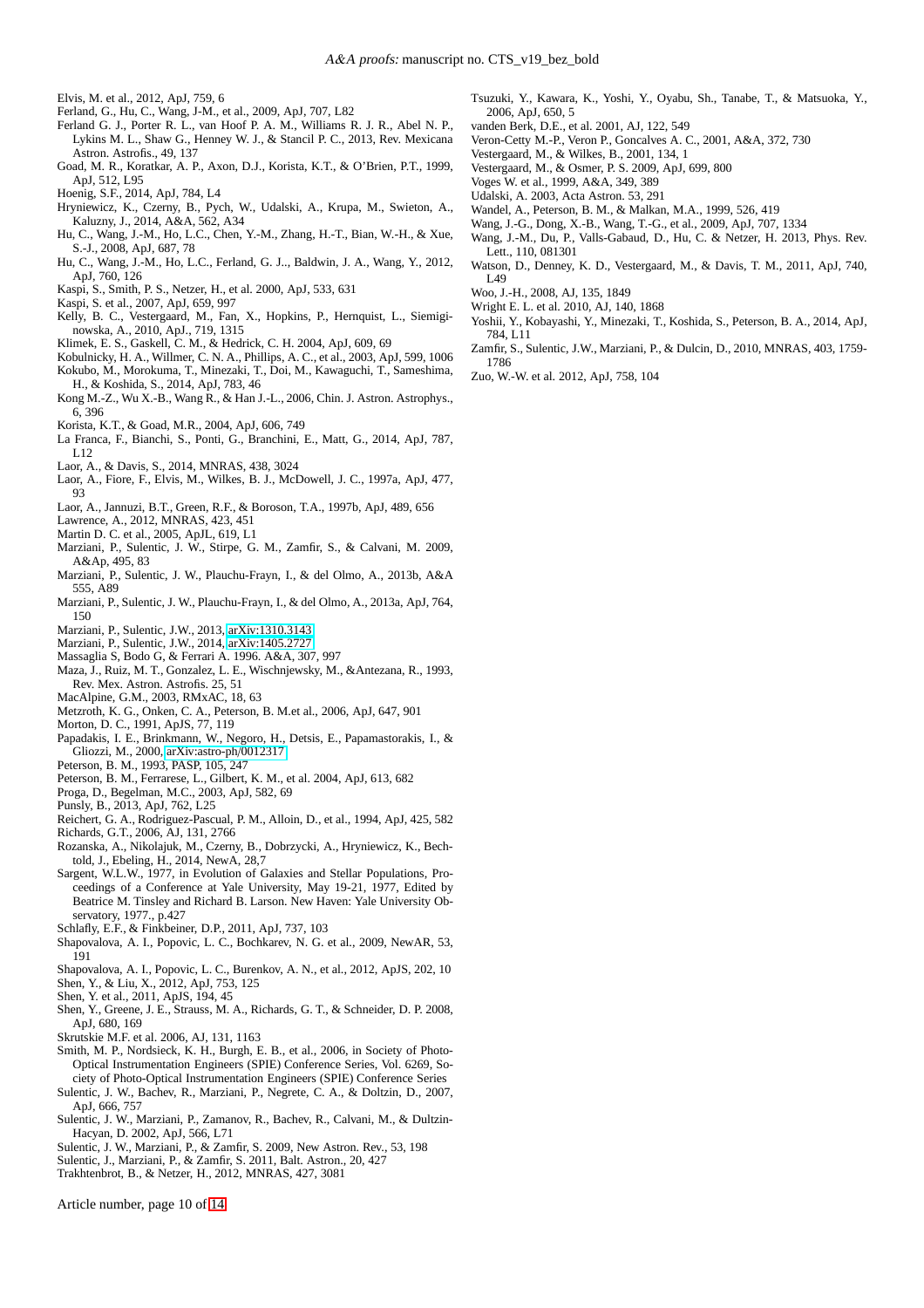



<span id="page-10-0"></span>**Fig. 3.** The best fit and residuals for five observations, model M (see Table [1](#page-12-0) for model parameters); continuous lines show the model and the data, dashed lines give the underlying power law, the dotted blue line represents the kinematically blurred Fe II pseudo-continuum, and dotted magenta lines mark the two kinematic components of the Mg II.

<span id="page-10-1"></span>**Fig. 4.** The best fit and residuals for five observations, model M (see Table [3](#page-5-0) for model parameters); continuous lines show the model and the data, dashed lines give the underlying power law, the dotted blue line represents the kinematically blurred Fe II pseudo-continuum, and dotted magenta lines mark the emission and absorption components of the Mg II.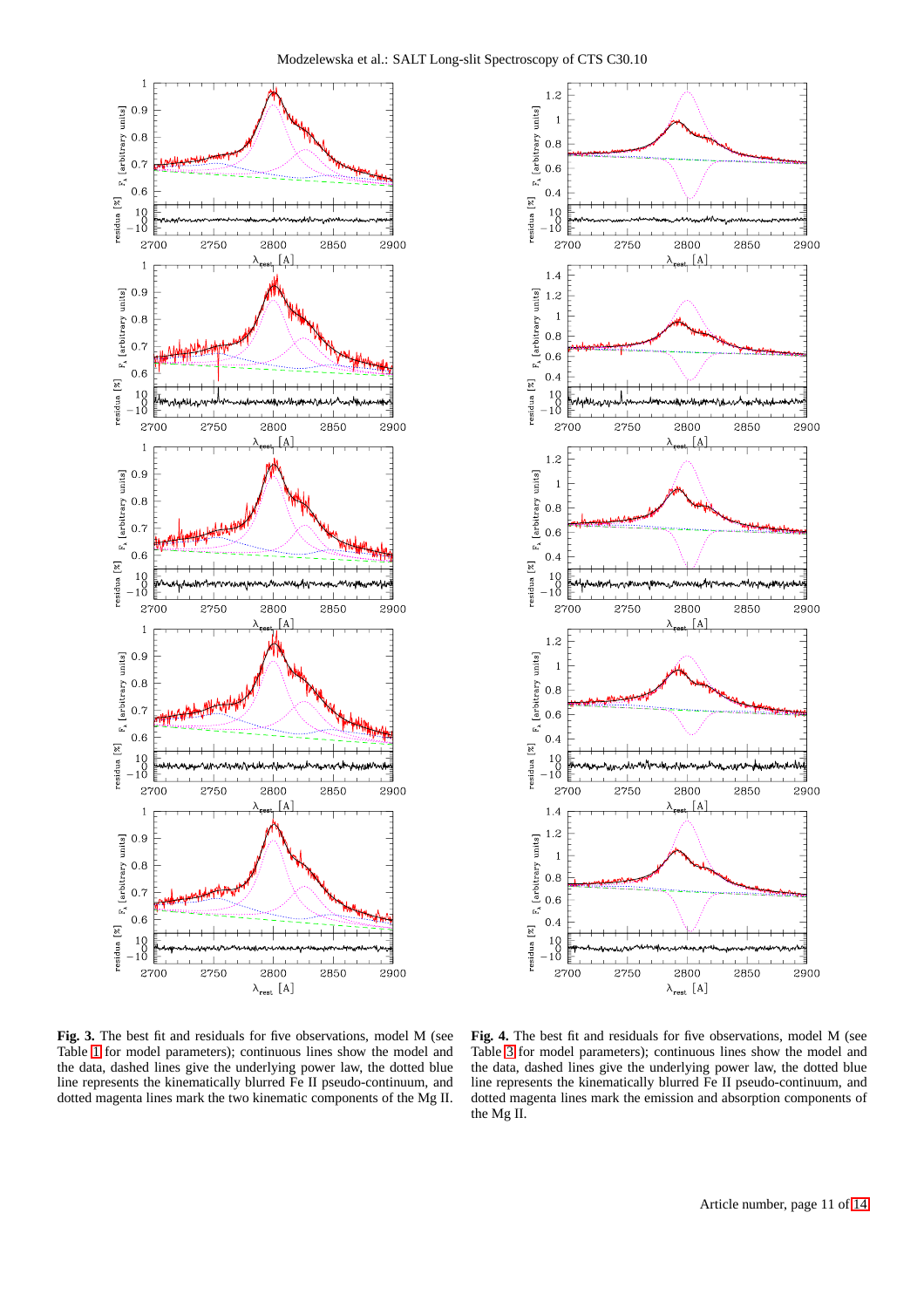

<span id="page-11-0"></span>**Fig. 5.** The mean (black line) and the binned (blue line) rms spectrum of CTS C30.10. We also plot the rms value multiplied arbitrarily by a factor 20 (green line) for a better visibility.



**Fig. 7.** The time evolution of the V-band flux and the Mg II line intensity. The continuum is in units of  $3.77 \times 10^{-16}$  erg s<sup>-1</sup> cm<sup>-2</sup>, and the line flux was scaled by a factor of  $1.7 \times 10^{-14}$  erg s<sup>-1</sup> cm<sup>-2</sup>.



<span id="page-11-1"></span>**Fig. 6.** The fits of Novikov-Thorne model to CTS C30.10 in the optical/UV band: (i) the black hole mass and Eddington ration taken from Table [4,](#page-6-0) component 1 only, Thrakhtenbrot formula (continuous line; Schwarzschild solution, best fit inclination of 63 deg), (ii) the same black hole mass but accretion rate arbitrarily fixed  $L/L_{Edd} = 0.35$  (long dashed line; best fit inclination - top view), (ii) single component fit (short dashed line; black hole spin  $a = 0.9$ , best fit inclination of 41 deg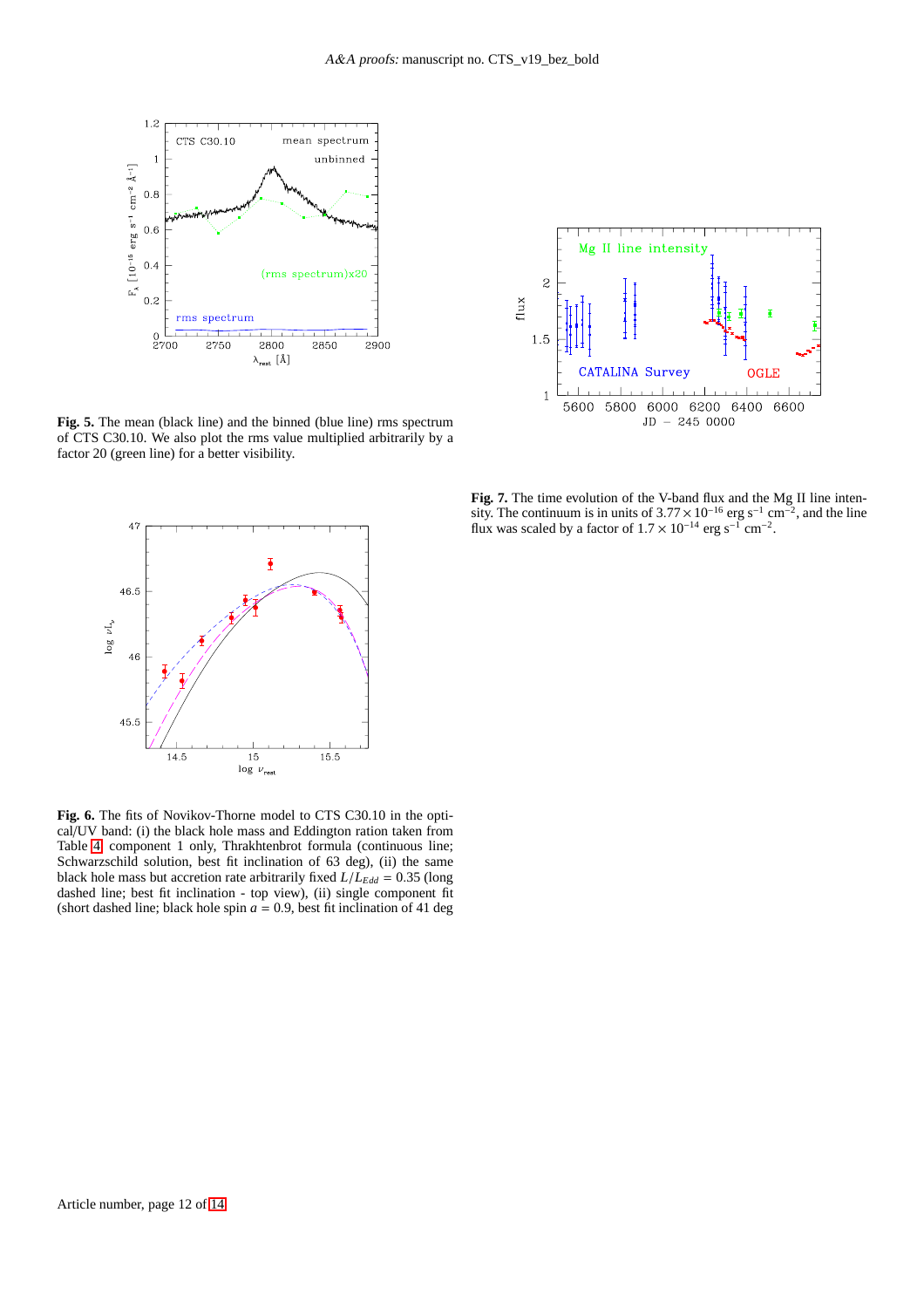<span id="page-12-0"></span>

| <b>Table 1.</b> Parameters of the fits for the five individual spectra obtained with SALT between Decmber 2012 and March 2014. |  |  |
|--------------------------------------------------------------------------------------------------------------------------------|--|--|
|--------------------------------------------------------------------------------------------------------------------------------|--|--|

| Model                                  | shape $\overline{a}$ | Fe II<br>template   | slope            | Mg II<br>EW    | $Mg$ II<br>EW            | $Mg$ II<br><b>FWHM</b> | $Mg$ II<br>EW            | $Mg$ II<br><b>FWHM</b>   | Fe II<br>EW    | $\chi^2$         |
|----------------------------------------|----------------------|---------------------|------------------|----------------|--------------------------|------------------------|--------------------------|--------------------------|----------------|------------------|
|                                        |                      |                     |                  |                | comp. 1                  | comp. 1                | comp. 2                  | comp. 2                  |                |                  |
|                                        |                      |                     |                  | Å              | Å                        | $km s^{-1}$            | Å                        | $km s^{-1}$              | Å              |                  |
| Obs. 1                                 |                      |                     |                  |                |                          |                        |                          |                          |                |                  |
| A                                      | DL                   | temp 01             | $-1.4$           | 35.08          | 14.4                     | 3243                   | 20.7                     | 7479                     | 8.35           | 300.47           |
| B                                      | $\mathbf{DL}$        | temp 02             | $-1.6$           | 29.52          | 12.9                     | 2812                   | 16.6                     | 6870                     | 6.36           | 273.62           |
| $\mathbf C$                            | $\mathbf{DL}$        | temp 03             | $-1.3$           | 25.00          | 16.8                     | 2775                   | 8.2                      | 3145                     | 8.95           | 233.64           |
| D                                      | $\mathbf{DL}$        | temp 04             | $-1.3$           | 25.27          | 17.0                     | 2825                   | 8.3                      | 3239                     | 8.69           | 232.89           |
| ${\bf E}$                              | DL                   | temp 05             | $-1.3$           | 24.89          | 17.0                     | 2846                   | 7.9                      | 3142                     | 7.84           | 236.32           |
| $\boldsymbol{\mathrm{F}}$              | DL                   | temp 06             | $-1.2$           | 25.33          | 17.1                     | 2912                   | 8.2                      | 3351                     | 7.86           | 234.16           |
| $\mathbf G$<br>H                       | DL<br>DL             | temp 07<br>temp 08  | $-1.2$<br>$-1.2$ | 24.90<br>25.09 | 16.9<br>17.0             | 2918<br>2934           | 8.0<br>8.1               | 3408<br>3420             | 5.56<br>6.36   | 237.73<br>237.20 |
| I                                      | $\mathbf{DL}$        | temp 09             | $-1.2$           | 25.23          | 17.0                     | 2850                   | 8.2                      | 3251                     | 8.79           | 232.58           |
| $\mathbf J$                            | DL                   | temp 10             | $-1.2$           | 25.56          | 17.3                     | 2912                   | 8.3                      | 3345                     | 8.80           | 232.45           |
| $\bf K$                                | DL                   | temp 11             | $-1.1$           | 25.97          | 17.6                     | 2931                   | 8.4                      | 3298                     | 10.54          | 229.89           |
| L                                      | DL                   | temp 12             | $-1.2$           | 25.47          | 17.1                     | 2909                   | 8.3                      | 3433                     | 7.27           | 233.22           |
| M                                      | DL                   | temp 13             | $-1.2$           | 25.63          | 17.1                     | 2871                   | 8.5                      | 3470                     | 6.98           | 230.78           |
| ${\bf N}$                              | $\rm SL$             | temp 13             | $-0.7$           | 26.37          | $\overline{\phantom{0}}$ | 5022                   | $\overline{\phantom{0}}$ | $\blacksquare$           | 2.31E-04       | 1155.71          |
| $\mathbf O$                            | DG                   | temp 13             | $-0.9$           | 37.89          | 25.50                    | 17344                  | 12.4                     | 4259                     | 0.35           | 687.22           |
| ${\bf P}$                              | SG                   | temp 13             | $-0.6$           | 18.37          | ÷,                       | 5515                   | $\overline{a}$           | $\blacksquare$           | 4.92E-02       | 1593.88          |
| Q                                      | DL                   | temp 14             | $-1.2$           | 25.52          | 16.9                     | 2878                   | 8.7                      | 3520                     | 7.40           | 230.13           |
| ${\bf R}$                              | DL                   | temp 15             | $-1.2$           | 25.30          | 17.4                     | 2950                   | 8.0                      | 3251                     | 8.26           | 234.82           |
| ${\bf S}$                              | <b>DL</b>            | temp 16             | $-1.4$           | 24.83          | 16.8                     | 2962                   | 8.1                      | 3604                     | 3.79           | 281.96           |
| Obs. $2$                               |                      |                     |                  |                |                          |                        |                          |                          |                |                  |
| A                                      | $\overline{DL}$      | temp 01             | $-1.1$           | 28.96          | 23.4                     | 3725                   | 5.6                      | 2991                     | 6.11           | 447.57           |
| B                                      | DL                   | temp 02             | $-1.1$           | 25.73          | 17.5                     | 2990                   | 8.2                      | 3606                     | 9.34           | 430.38           |
| $\mathbf C$                            | $\mathbf{DL}$        | temp 03             | $-1.2$           | 25.75          | 16.6                     | 2771                   | 9.1                      | 3144                     | 9.77           | 426.84           |
| $\mathbf D$                            | $\mathbf{DL}$        | temp 04             | $-1.2$           | 25.99          | 16.8                     | 2825                   | 9.2                      | 3225                     | 9.45           | 435.04           |
| ${\bf E}$<br>$\boldsymbol{\mathrm{F}}$ | DL<br>DL             | temp <sub>05</sub>  | $-1.2$<br>$-1.1$ | 25.61<br>26.09 | 16.9<br>17.1             | 2868<br>2931           | 8.7<br>9.0               | 3172<br>3334             | 8.16<br>8.59   | 440.35<br>433.52 |
| $\mathbf G$                            | DL                   | temp 06<br>temp 07  | $-1.1$           | 25.44          | 16.8                     | 2940                   | 8.7                      | 3369                     | 5.72           | 431.87           |
| $H_{\rm}$                              | DL                   | temp 08             | $-1.1$           | 25.76          | 17.0                     | 2962                   | 8.9                      | 3409                     | 6.72           | 438.81           |
| I                                      | $\mathbf{DL}$        | temp 09             | $-1.1$           | 26.04          | 17.0                     | 2828                   | 9.2                      | 3181                     | 10.53          | 421.85           |
| $\mathbf J$                            | DL                   | temp 10             | $-1.1$           | 26.39          | 17.2                     | 2925                   | 9.2                      | 3316                     | 9.93           | 431.14           |
| $\bf K$                                | DL                   | temp 11             | $-1.0$           | 26.93          | 17.6                     | 2937                   | 9.3                      | 3238                     | 12.36          | 424.05           |
| L                                      | DL                   | temp <sub>12</sub>  | $-1.1$           | 26.24          | 17.0                     | 2928                   | 9.2                      | 3422                     | 7.92           | 434.13           |
| M                                      | DL                   | temp 13             | $-1.1$           | 26.51          | 16.9                     | 2850                   | 9.6                      | 3438                     | 8.38           | 422.49           |
| $\mathbf N$                            | <b>SL</b>            | temp 13             | $-0.5$           | 28.18          |                          | 5316                   | $\blacksquare$           | $\overline{\phantom{0}}$ | 2.30E-04       | 1017.32          |
| $\mathbf O$                            | DG                   | temp 13             | $-0.8$           | 20.85          | 14.1                     | 3326                   | 6.7                      | 3274                     | 12.78          | 469.17           |
| ${\bf P}$                              | SG                   | temp 13             | $-0.5$           | 19.31          | $\blacksquare$           | 5703                   | $\blacksquare$           | $\blacksquare$           | 2.82E-04       | 1247.38          |
| Q                                      | DL                   | temp 14             | $-1.1$           | 25.85          | 16.9                     | 2956                   | 9.0                      | 3450                     | 6.38           | 430.29           |
| ${\bf R}$                              | DL                   | temp 15             | $-1.1$           | 26.13          | 17.4                     | 2978                   | 8.7                      | 3238                     | 9.12           | 435.09           |
| ${\bf S}$                              | DL                   | temp 16             | $-1.3$           | 25.42          | 16.2                     | 2865                   | 9.2                      | 3461                     | 5.87           | 446.53           |
| Obs. 3                                 |                      |                     |                  |                |                          |                        |                          |                          |                |                  |
| $\overline{A}$                         | $\overline{DL}$      | $temp\overline{01}$ | $-1.2$           | 29.47<br>26.78 | 25.4                     | 3565                   | 4.1                      | 2098<br>2498             | 5.65           | 234.74           |
| $\, {\bf B}$<br>$\mathbf C$            | DL<br>$\mathbf{DL}$  | temp 02<br>temp 03  | $-1.1$<br>$-1.3$ | 26.54          | 21.0<br>19.4             | 2862<br>2718           | 5.8<br>$7.2\,$           | 2401                     | 13.63<br>10.36 | 208.81<br>202.99 |
| $\mathbf D$                            | DL                   | temp 04             | $-1.3$           | 26.97          | 19.6                     | 2725                   | 7.4                      | 2433                     | 11.47          | 204.55           |
| ${\bf E}$                              | DL                   | temp 05             | $-1.3$           | 26.70          | 19.6                     | 2721                   | 7.2                      | 2339                     | 11.36          | 207.27           |
| $\boldsymbol{\mathrm{F}}$              | DL                   | temp 06             | $-1.1$           | 27.06          | 19.8                     | 2811                   | 7.3                      | 2484                     | 11.14          | 204.57           |
| ${\bf G}$                              | DL                   | temp 07             | $-1.1$           | 26.19          | 19.4                     | 2846                   | 6.8                      | 2529                     | 6.92           | 207.22           |
| $H_{\rm}$                              | DL                   | temp 08             | $-1.1$           | 26.51          | 19.6                     | 2865                   | 6.9                      | 2536                     | 8.13           | 207.98           |
| I                                      | $\mathbf{DL}$        | temp 09             | $-1.1$           | 26.87          | 19.6                     | 2750                   | 7.3                      | 2423                     | 11.80          | 200.30           |
| $\bf J$                                | DL                   | temp 10             | $-1.1$           | 27.57          | 20.0                     | 2790                   | 7.6                      | 2470                     | 13.49          | 203.87           |
| $\bf K$                                | DL                   | temp 11             | $-1.0$           | 28.29          | 20.6                     | 2812                   | 7.7                      | 2417                     | 16.40          | 200.53           |
| L                                      | DL                   | temp 12             | $-1.1$           | 26.83          | 19.8                     | 2859                   | 7.1                      | 2561                     | 8.47           | 206.03           |
| M                                      | DL                   | temp 13             | $-1.1$           | 27.45          | 19.7                     | 2750                   | 7.8                      | 2636                     | 10.21          | 202.69           |
| ${\bf N}$                              | $\operatorname{SL}$  | temp 13             | $-0.7$           | 28.91          | $\overline{\phantom{0}}$ | 4900                   | $\blacksquare$           | $\blacksquare$           | 2.64E-04       | 494.53           |
| $\mathbf O$                            | DG                   | temp 13             | $-1.0$           | 47.39          | 34.2                     | 18130                  | 13.2                     | 4039                     | 0.88           | 371.37           |
| ${\bf P}$                              | SG                   | temp 13             | $-0.6$           | 20.35          | $\frac{1}{2}$            | 5412                   |                          |                          | 0.79           | 654.71           |

Article number, page 13 of [14](#page-13-0)